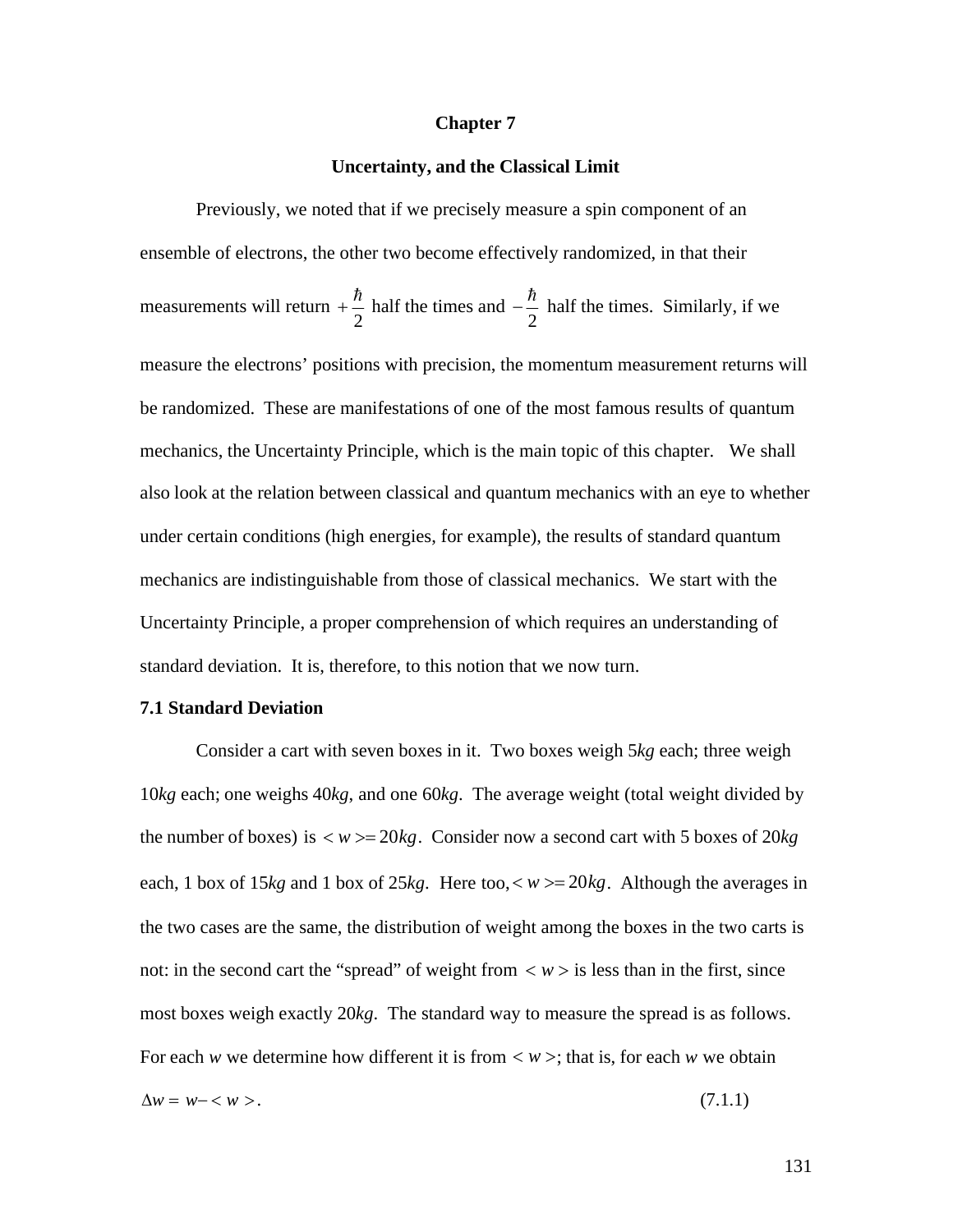Then, we square it and compute its average over all the boxes to obtain the variance or dispersion  $\sigma^2$  of the distribution:

$$
\sigma^2 = \langle (\Delta w)^2 \rangle. \tag{7.1.2}
$$

Finally, we take the square root to obtain the *standard deviation*  $\sigma$ , the common measure of spread in distribution: it tells us how much the weights of individual boxes fluctuate about the average. In practice, however, often one obtains the variance by using the following equality here stated without proof:

$$
\sigma^2 = \langle w^2 \rangle - \langle w \rangle^2. \tag{7.1.3}
$$

That is, the variance is the average of the square minus the square of the average.<sup>1</sup>

# **EXAMPLE 7.1.1**

A cart contains 2 one-kilogram boxes, 3 two-kilogram boxes and 1 three-kilogram box. Let us determine the weight average  $\langle w \rangle$  and the standard deviation. After obtaining

$$
\langle w \rangle = \left(\frac{2+6+3}{6}\right)kg = 1.83kg\,,\tag{7.1.4}
$$

we use  $(7.1.3)$  to get the variance, and we then take the square root to get the standard deviation. So,

$$
= \left(\frac{2 \cdot 1^2 + 3 \cdot 2^2 + 3^2}{6}\right) kg = \frac{23}{6} kg
$$
, and  $^2 = \frac{121}{36} kg$ . (7.1.5)

Hence,

<sup>1</sup> Note that usually, though not always,  $\langle w^2 \rangle \neq \langle w \rangle^2$ . Consider two boxes, one of 2kg

and one of 4*kg*. Then, 
$$
\langle w^2 \rangle = \left(\frac{4+16}{2}\right)kg = 10kg
$$
, but  $\langle w \rangle^2 = \left(\frac{2+4}{2}\right)^2 kg = 9kg$ .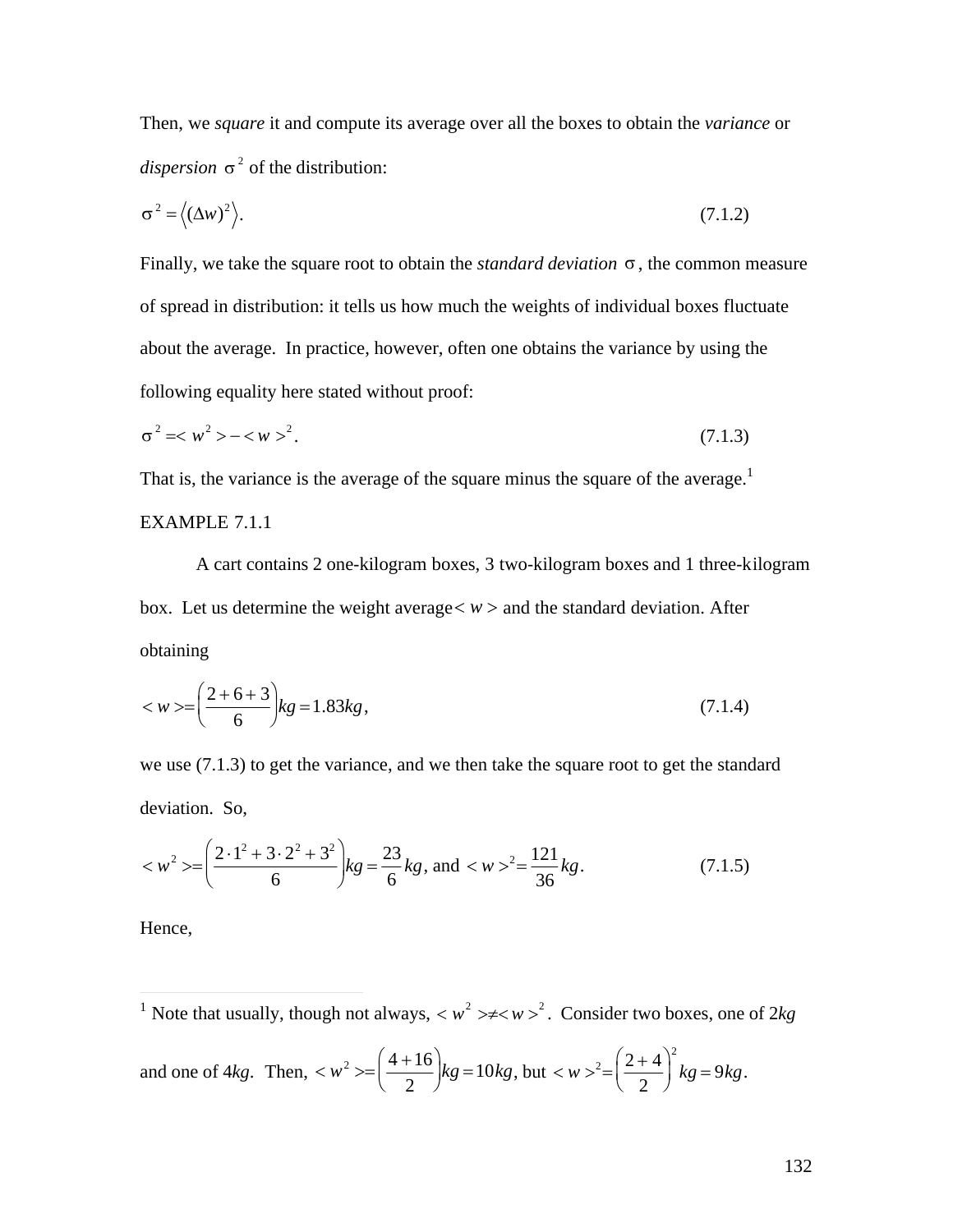$$
\sigma^2 = \left(\frac{23}{6} - \frac{121}{36}\right)kg = \frac{17}{36}kg = 0.47kg.
$$
\n(7.1.6)

Consequently, the standard deviation is  $\sigma = 0.68kg$ .

# **7.2 The Generalized Uncertainty Principle**

We can now prove the Generalized Uncertainty Principle (GUP); as we proceed, let us keep in mind that since operator algebra is not commutative, order is important in multiplication.<sup>2</sup>

Let A be an observable with  $\hat{A}$  as the corresponding operator. Then, it turns out, although we shall not prove it here, that the variance of A is

$$
\sigma_A^2 = \langle (\hat{A} - \langle A \rangle)^2 \rangle, \tag{7.2.1}
$$

where  $(\hat{A} - \langle A \rangle)$  is Hermitian. Remembering that  $\langle Q \rangle = \langle \Psi | \hat{Q} \Psi \rangle$ , we get

$$
\sigma_A^2 = \langle \Psi | (\hat{A} - \langle A \rangle)^2 \Psi \rangle. \tag{7.2.2}
$$

As the square of an operator is nothing but the double application of the operator, we obtain

$$
\sigma_A^2 = \langle \Psi | (\hat{A} - \langle A \rangle)(\hat{A} - \langle A \rangle) \Psi \rangle. \tag{7.2.3}
$$

Since  $(\hat{A} - \langle A \rangle) \Psi$  is a vector, and  $(\hat{A} - \langle A \rangle)$  is Hermitian, we get

$$
\sigma_A^2 = \left\langle (\hat{A} - \langle A \rangle) \Psi | (\hat{A} - \langle A \rangle) \Psi \right\rangle. \tag{7.2.4}
$$

To simplify the notation let

$$
\Omega = (\hat{A} - \langle A \rangle)\Psi. \tag{7.2.5}
$$

Then,

<sup>2</sup> The proof is taken from Griffiths, D. J., (1995): 108-10. Elegant as it is, the proof is long and complex, and may therefore be only perused on the first reading.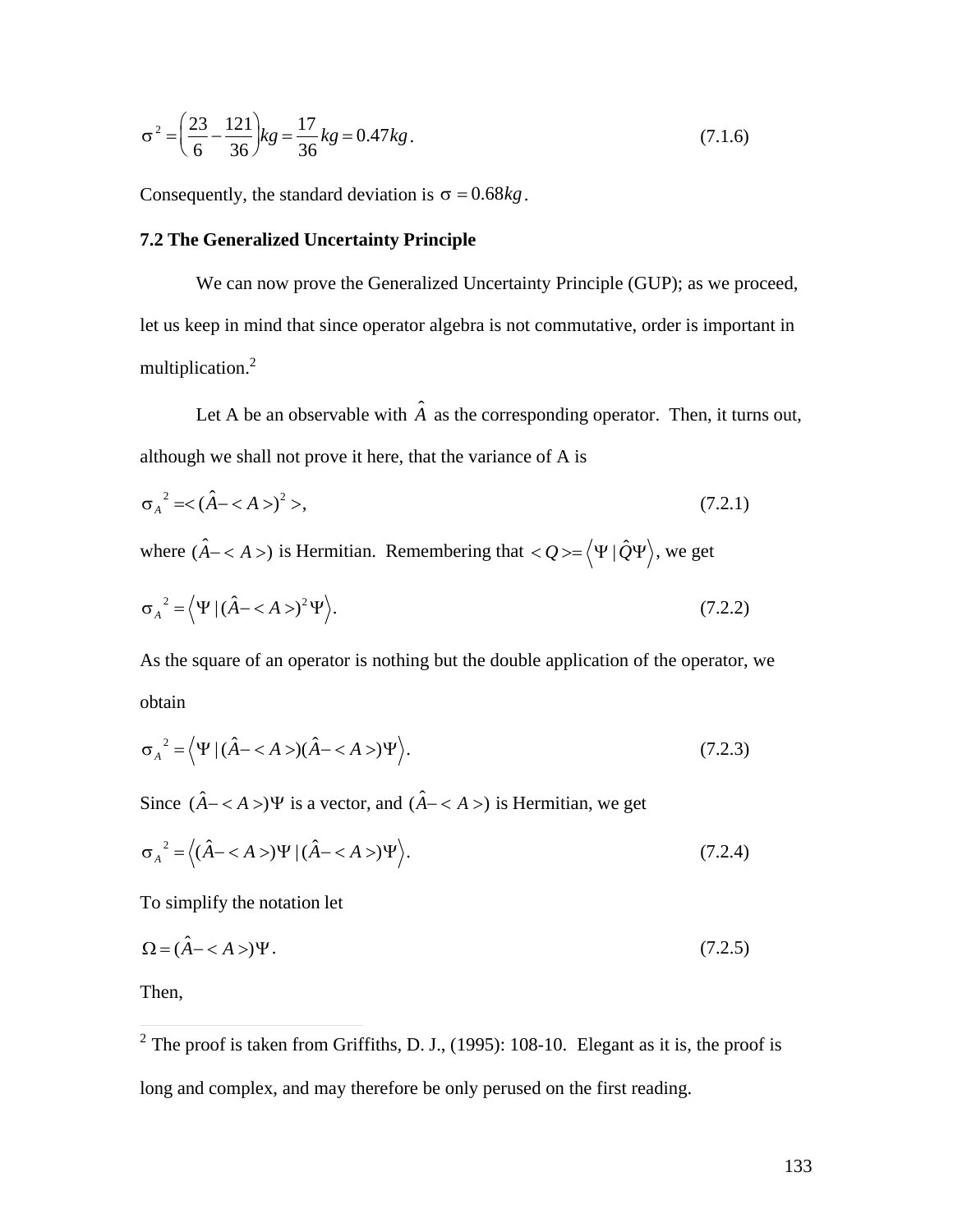$$
\sigma_A^2 = \langle \Omega | \Omega \rangle. \tag{7.2.6}
$$

Similarly, if B is another observable, we can obtain

 $\sim$ 

$$
\sigma_B^2 = \langle \Pi | \Pi \rangle. \tag{7.2.7}
$$

So,

$$
\sigma_A^2 \sigma_B^2 = \langle \Omega | \Omega \rangle \langle \Pi | \Pi \rangle. \tag{7.2.8}
$$

However, it can be proved that

Hence,

$$
\sigma_A^2 \sigma_B^2 = \langle \Omega | \Omega \rangle \langle \Pi | \Pi \rangle \geq \left| \langle \Omega | \Pi \rangle \right|^2. \tag{7.2.9}
$$

Now, for any complex number  $u$ , it can be shown that

$$
|u|^2 = \left[\frac{1}{2i}(u - u^*)\right]^2.
$$
\n(7.2.10)

Hence, by setting

$$
u = \langle \Omega | \Pi \rangle, \tag{7.2.11}
$$

and remembering that  $\langle \Omega | \Pi \rangle = \langle \Pi | \Omega \rangle^*$ , we get

$$
\sigma_A^2 \sigma_B^2 = \left[ \frac{1}{2i} \left( \langle \Omega | \Pi \rangle - \langle \Pi | \Omega \rangle \right) \right]^2. \tag{7.2.12}
$$

Let us now work on  $\langle \Omega | \Pi \rangle$ . We note that

$$
\langle \Omega \mid \Pi \rangle = \langle (\hat{A} - \langle A \rangle) \Psi \mid (\hat{B} - \langle B \rangle) \Psi \rangle. \tag{7.2.13}
$$

Since  $(\hat{A} - \langle A \rangle)$  is Hermitian, we obtain

$$
\langle \Omega | \Pi \rangle = \langle \Psi | (\hat{A} - \langle A \rangle)(\hat{B} - \langle B \rangle) \Psi \rangle, \tag{7.2.14}
$$

 $\frac{1}{3}$  This is the Schwarz Inequality, whose proof one can find in any linear algebra text.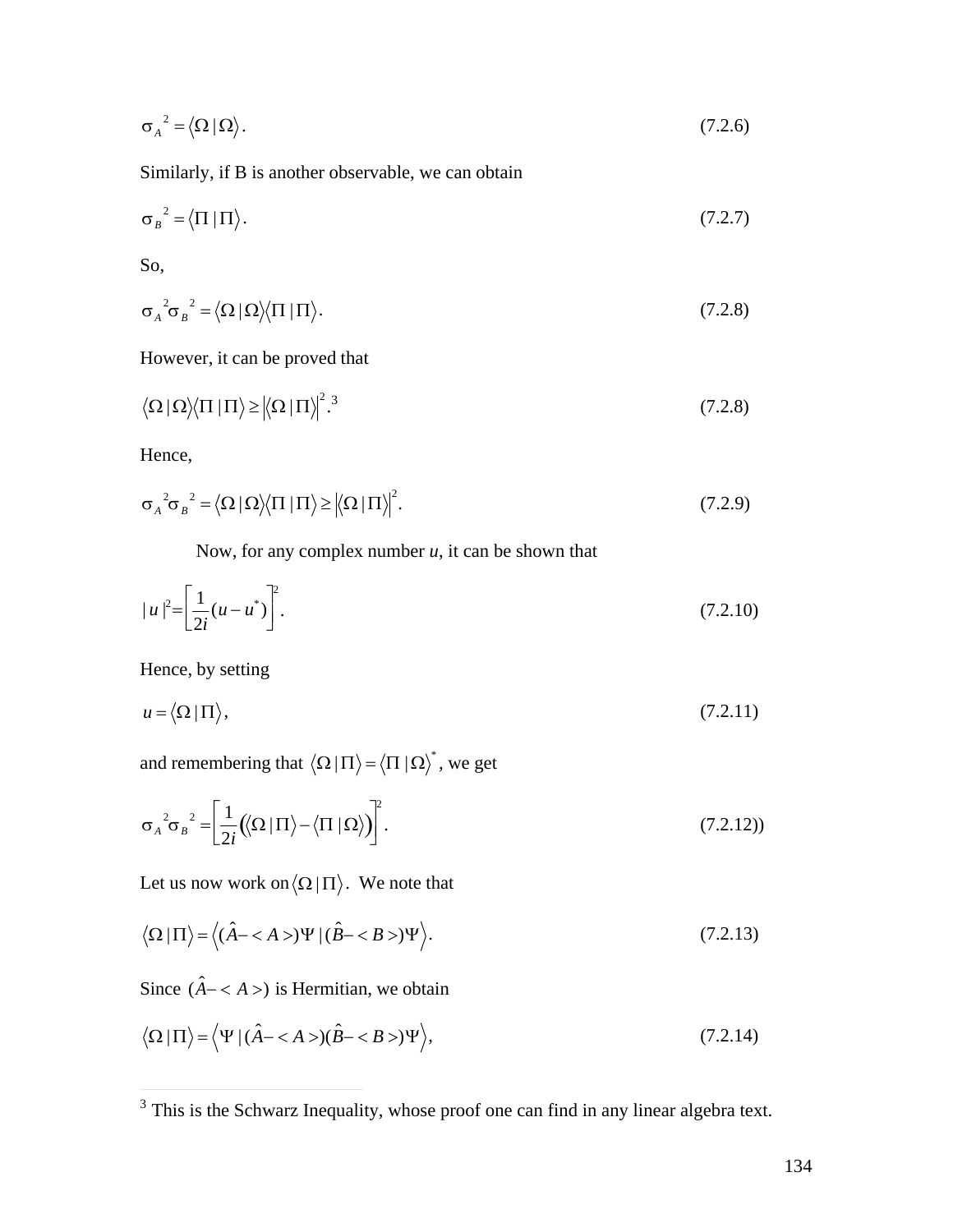and by multiplication,

$$
\langle \Omega \mid \Pi \rangle = \langle \Psi \mid (\hat{A}\hat{B} - \hat{A} < B > - < A > \hat{B} + < A > < B >) \Psi \rangle,\tag{7.2.15}
$$

that is,

$$
\langle \Omega | \Pi \rangle = \langle \Psi | \hat{A} \hat{B} \Psi \rangle - \langle \Psi | \hat{A} < B > \Psi \rangle -
$$
\n
$$
\langle \Psi | \langle A \rangle = \hat{B} \Psi \rangle + \langle \Psi | \langle A \rangle < B > \Psi \rangle \tag{7.2.16}
$$

By moving the scalars out of the inner products, we get

$$
\langle \Omega | \Pi \rangle = \langle \Psi | \hat{A} \hat{B} \Psi \rangle - \langle \Psi | \hat{A} \Psi \rangle - \langle \Psi | \hat{B} \Psi \rangle + B > \langle \Psi | \Psi \rangle.
$$
\n(7.2.17)

Since  $\langle Q \rangle = \langle \Psi | \hat{Q} \Psi \rangle$ , we obtain

$$
\langle \Omega | \Pi \rangle = \langle \hat{A}\hat{B} \rangle - \langle B \rangle \langle A \rangle - \langle A \rangle \langle B \rangle + \langle A \rangle \langle B \rangle, \tag{7.2.18}
$$

or

$$
\langle \Omega | \Pi \rangle = \langle \hat{A}\hat{B} \rangle - \langle A \rangle \langle B \rangle. \tag{7.2.19}
$$

By repeating the same procedure on  $\langle \Pi | \Omega \rangle$ , one can derive

$$
\langle \Pi | \Omega \rangle = \hat{B} \hat{A} > -\langle A \rangle \langle B \rangle. \tag{7.2.20}
$$

 $\sqrt{2}$ Using (7.2.19) and (7.2.20), we have

$$
\langle \Omega | \Pi \rangle - \langle \Pi | \Omega \rangle = \langle \hat{A} \hat{B} \rangle - \langle \hat{B} \hat{A} \rangle. \tag{7.2.21}
$$

Remembering that the difference of averages is equal to the average of the differences, we infer

$$
\langle \Omega | \Pi \rangle - \langle \Pi | \Omega \rangle = \langle \hat{A} \hat{B} - \hat{B} \hat{A} \rangle. \tag{7.2.22}
$$

At this point, we need to remember a crucial property of linear operator or, which is the same, matrix multiplication: it is not always the case that  $AB = BA$ . In other words,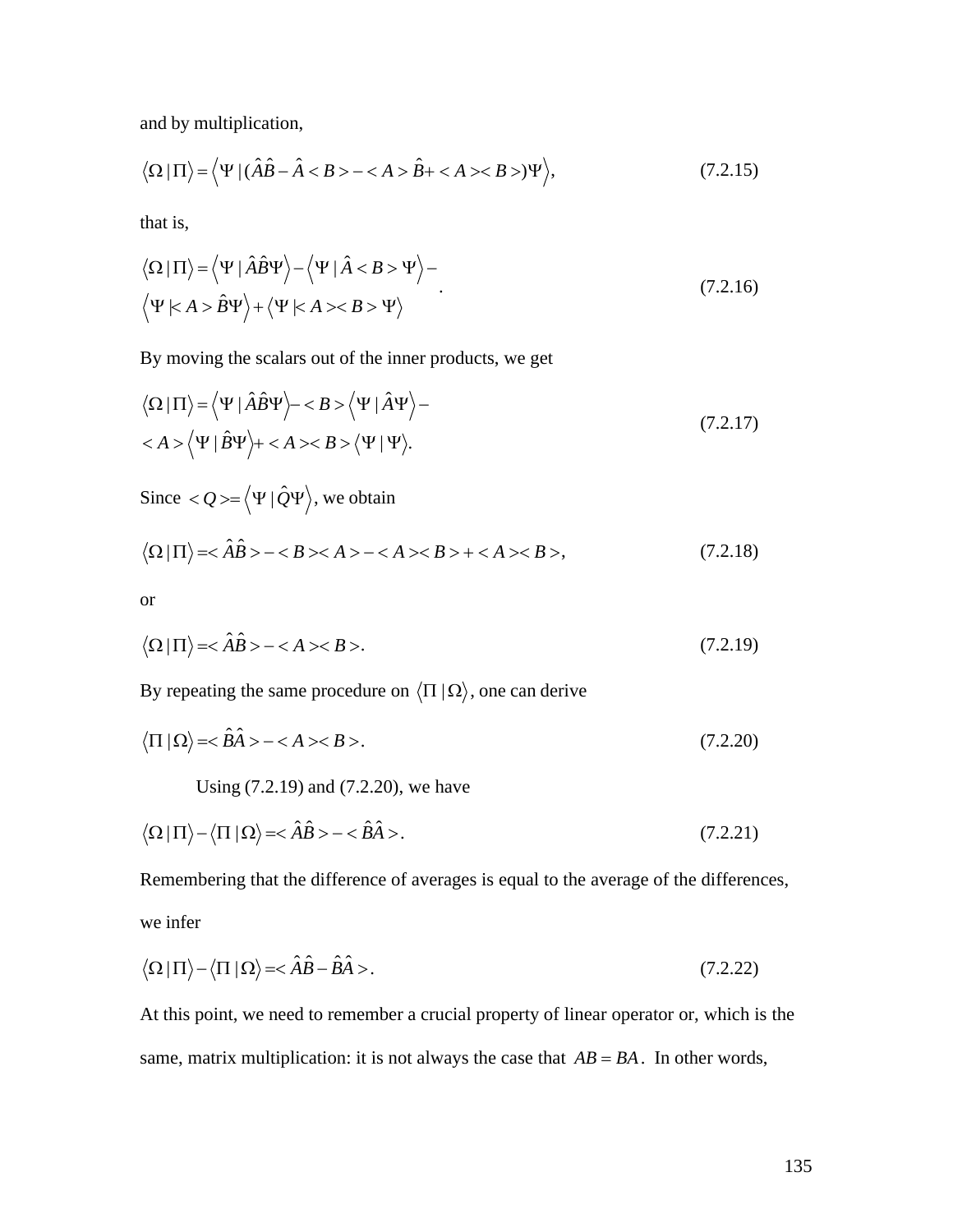linear operator (matrix) multiplication is not commutative. As we know, the difference between the two orderings is the *commutator*:  $AB - BA = [A, B]$ . Hence,

$$
\left| \Omega \right| \Pi \left\langle -\left| \Pi \right| \Omega \right\langle = \left| \hat{A}, \hat{B} \right| \right\rangle. \tag{7.2.23}
$$

If we plug (7.2.23) into (7.2.12), we get

$$
\sigma_A^2 \sigma_B^2 \ge \left(\frac{1}{2i} \left\langle \hat{A}, \hat{B} \right] \right\rangle^2. \tag{7.2.24}
$$

Equation (7.2.24) expresses GUP. It regards measurements on ensembles. Since the right part of (7.2.24) may be greater than zero (unless the operators commute, in which case  $|\hat{A}, \hat{B}|$  is *always* zero), GUP says that when  $|\hat{A}, \hat{B}| > 0$ , if we obtain consistent (narrowly spread) A-measurement returns on many systems in state  $\Psi$ , then we shall get a wide spread in B-measurement returns, and conversely if we obtain consistent Bmeasurement returns then we shall get a wide spread in A-measurement returns, compatibly with (7.2.24). It does not say that if we perform A- measurements on an ensemble we cannot get any consistent results. It does not say that quick repeated Ameasurements on one particle are not consistent, for experience teaches us the contrary. It does not say that if we simultaneously (or in very quick succession) measure A and B on one particle we do not get precise results, for, on the contrary, we do get determinate results that, minimally, must involve measurement errors smaller than the variances in (7.2.24), otherwise GUP would be unverifiable.

GUP obviously depends on the non-commutativity of operator multiplication. Remarkably, the proof for GUP does not assume that the incompatible observables be measured on the same system. Hence, suppose we have an ensemble of particles all in the same state and we measure only observable *A* on 50% of them and only observable *B*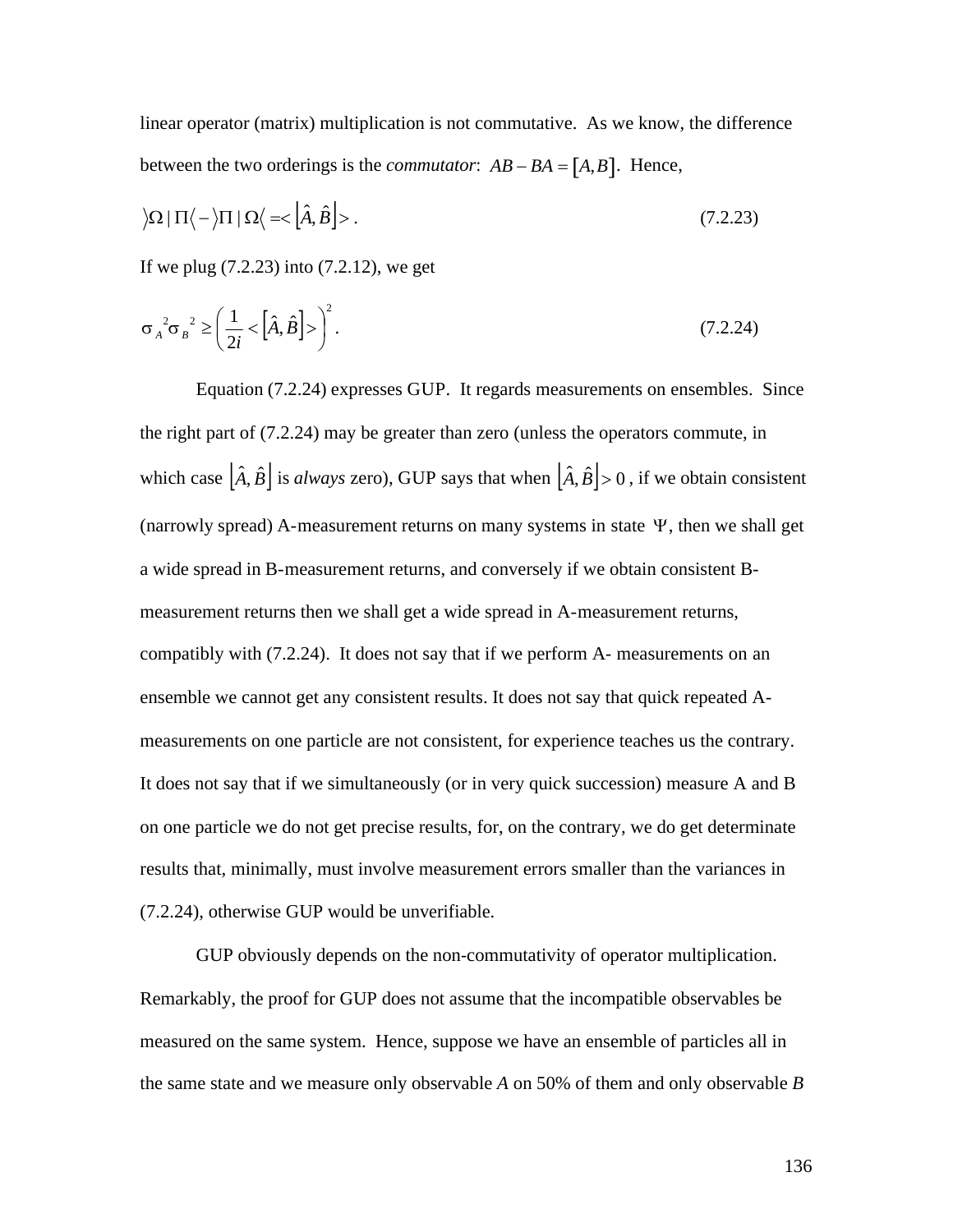on the *other* 50%, so that on no particle did we measure both  $A$  and  $B$ . Then, GUP must be satisfied even in this case, and if A and B are incompatible  $\sigma_A \sigma_B$  must be greater than  $zero.<sup>4</sup>$ 

### **EXAMPLE 7.2.1**

Let us verify GUP in the following case. Consider an ensemble of particles in state  $|\uparrow_z\rangle$ , and suppose we measure  $S_x$  on 50% of them, and  $S_y$  on the other 50%. Then GUP says that

$$
\sigma_{S_x}^2 \sigma_{S_y}^2 \ge \left(\frac{1}{2i} < i\hbar S_z \right)^2 = \left(\frac{\hbar}{2} < S_z \right)^2. \tag{7.2.25}
$$

However, since all the particles are in state  $|\hat{\Gamma}_z\rangle$ , <  $S_z \gg \hbar/2$ , and therefore

$$
\sigma_{s_x}^2 \sigma_{s_y}^2 \ge \left(\frac{\hbar^2}{4}\right)^2. \tag{7.2.26}
$$

Keeping in mind that standard deviation is always positive, we obtain  $\sigma_{s,\sigma_{s_\circ}} \geq \hbar^2/4$ . Now let us measure  $\sigma_{s_x}$  and  $\sigma_{s_y}$  independently. As we know,  $\sigma_{s_x}^2 = < S_x^2 > - < S_x >^2$ . However,  $\langle S_x^2 \rangle = \hbar^2/4$ , and  $\langle S_x \rangle^2 = 0$ , so that  $\sigma_{S_x} = \hbar/2$ . An analogous computation shows that  $\sigma_{s_y} = \hbar/2$  as well. Consequently,  $\sigma_{s_x} \sigma_{s_y} = \hbar^2/4$ , and GUP is satisfied.

#### 7.3 More on GUP and Degeneracy

Standard quantum mechanics has a nice explanation for GUP and some of its surprising consequences. Although any Hermitian operator generates a basis in Hilbert space, two non-commuting Hermitian operators might share some eigenvectors but do not have a common basis. Suppose now that upon measuring observable  $A$  we obtain  $a$ ;

 $4$  This point is emphasized in Margenau, H., (1963): 469-85.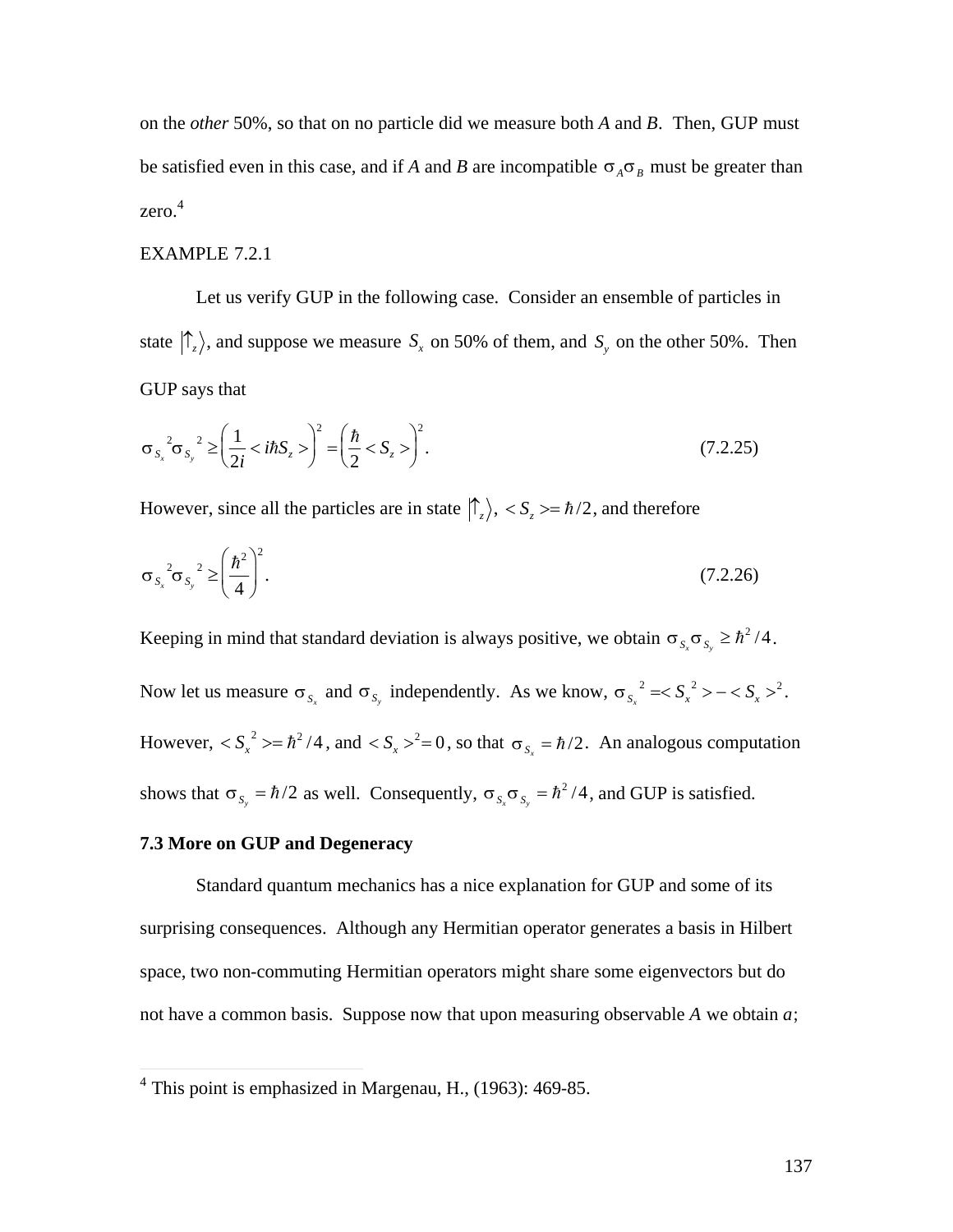EE guarantees that the system is now in the eigenstate  $|\Psi_A\rangle$ . But if  $|\Psi_A\rangle$  is not an Hence, an *A*-measurement return will not always correlate with the same *B*-measurement eigenstate of the operator representing observable *B*, EE prevents *B* from being sharp. return. GUP gives us a precise relation expressing this lack of correlation.

GUP should be used cautiously. For example, if  $\hat{A}$  and  $\hat{B}$  do not commute, it does not follow that either  $\sigma_A$  or  $\sigma_B$  must be greater than zero. For, it might be the case that  $\hat{A}$  and  $\hat{B}$  do share an eigenvector  $\chi$  which happens to be the vector state of the systems on which *A* and *B* are measured. Then, both observables are sharp and therefore  $\sigma_A^2 \sigma_B^2 = 0$ . In general, we should note that there are two ways in which  $\left[\hat{A}, \hat{B}\right]$  may be different from zero.  $\left[\hat{A}, \hat{B}\right]$  may be equal to a non-zero, constant operator, in which case under no circumstances can  $\left[\hat{A}, \hat{B}\right]$  be equal to zero. For example,  $\left[\hat{x}, \hat{p}\right] = i\hbar$ , and since h is a constat, under no circumstances can the commutator be zero. However,  $\left[\hat{A}, \hat{B}\right]$ † circumstances, and when they occur the two observables may be sharp. For example, the may be equal to a non-constant operator that may be equal to zero in special operators for the components of orbital angular momentum  $L$  do not commute.<sup>5</sup> However, when the total angular momentum is zero, all the returns for angular momentum components are zero all the times, and therefore are variation free.

If two Hermitian operators  $\hat{A}$  and  $\hat{B}$  commute it need not be the case that every eigenvector of one is an eigenvector of the other because from the fact that they share a basis it does not follow that they share *all* of their eigenvectors. For example, in cases of degeneracy,  $\hat{A}$  may have extra eigenvectors that  $\hat{B}$  does not have. This has interesting  $\overline{a}$ <sup>5</sup> In fact,  $[\hat{L}_x, \hat{L}_y] = i\hbar \hat{L}_z$ ; obviously, if  $L = 0$ , then  $L_z = 0$ .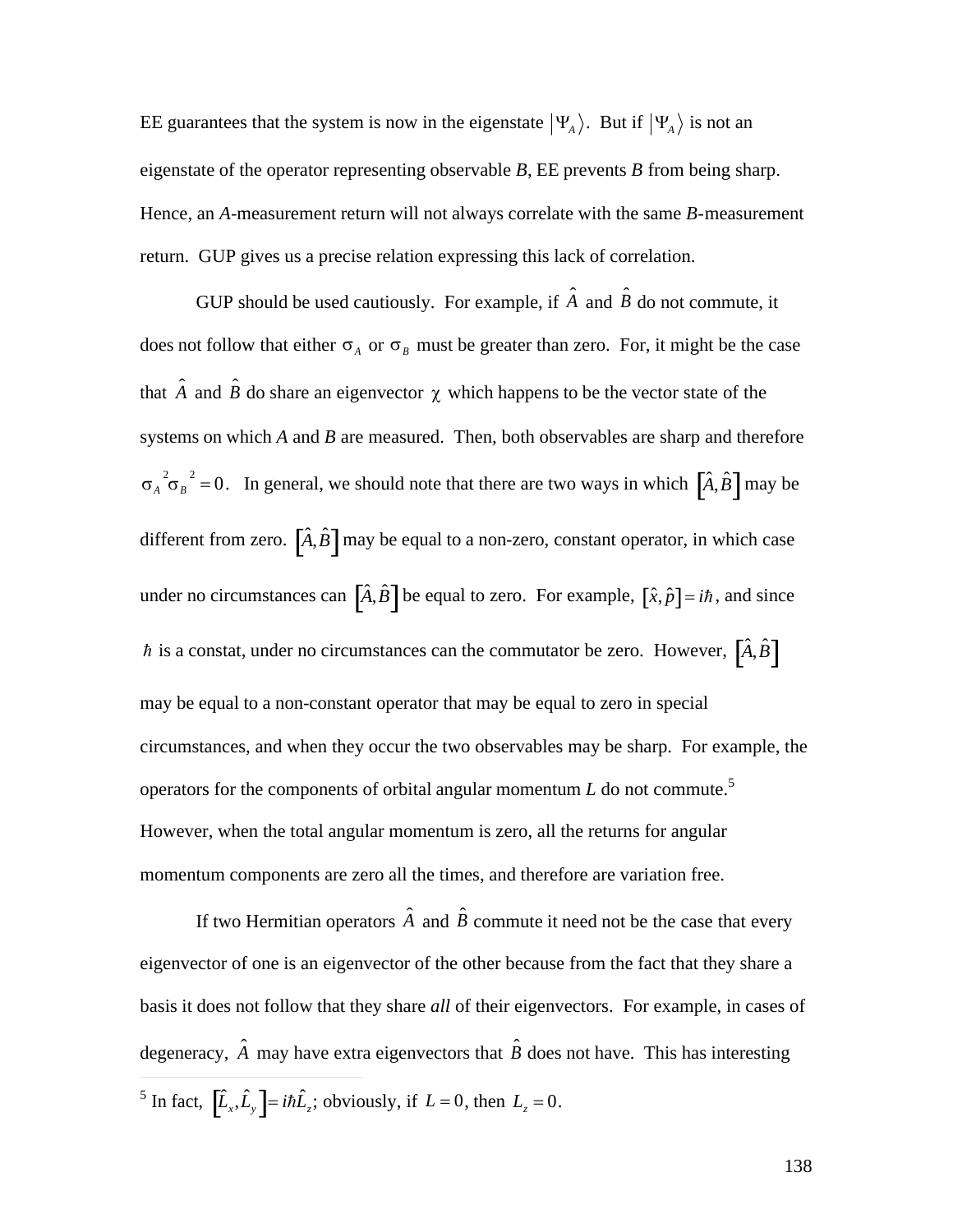consequences. Suppose that a system is in state  $|\Psi\rangle$ , an eigenstate common to  $\hat{A}$  and  $\hat{B}$ . Now we measure A, and as a return we get  $\hat{A}$ 's eigenvalue  $\lambda$ , which in standard quantum mechanics means that  $|\Psi\rangle$  collapsed onto one of  $\hat{A}$ 's eigenstates associated with  $\lambda$ . Now if  $\hat{A}$  has only one eigenstate associated with  $\lambda$ , all is well. For then  $|\Psi\rangle$  is that eigenstate, and A's measurement changed nothing: the system is still in state  $|\Psi\rangle$  and B is still sharp. However, in case of degeneracy there is more than one eigenvector of  $\hat{A}$ associated with the eigenvalue  $\lambda$ , and  $|\Psi\rangle$  could collapse into any one of these three eigenvectors, the theoretical counterpart of the fact that the system has changed state. Of course, if we measure A again, we shall still get the same result as before. However, this need not be the same with respect to the other observable  $B$ . For it may turn out that not all the eigenstates of  $\hat{A}$  are eigenstates of  $\hat{B}$  as well. So, if the system ends up in an eigenstate of  $\hat{A}$  but not of  $\hat{B}$ , EE requires that B will not be sharp, and therefore  $\sigma_A^2 \sigma_B^2 > 0.^6$ 

### **EXAMPLE 7.3.1**

Consider an ensemble of spin-half particles in state

$$
|\Psi\rangle = \frac{1}{\sqrt{9}} \begin{pmatrix} 2 - i \\ 2 \end{pmatrix},\tag{7.3.1}
$$

 $6$  To simplify things one often talks about *ideal* measurements, namely measurements that minimize the disturbance of the physical properties of the system compatibly with the laws of quantum mechanics. So, for example, an eigenvector will collapse onto itself, in which case  $\sigma_A^2 \sigma_B^2 = 0$ .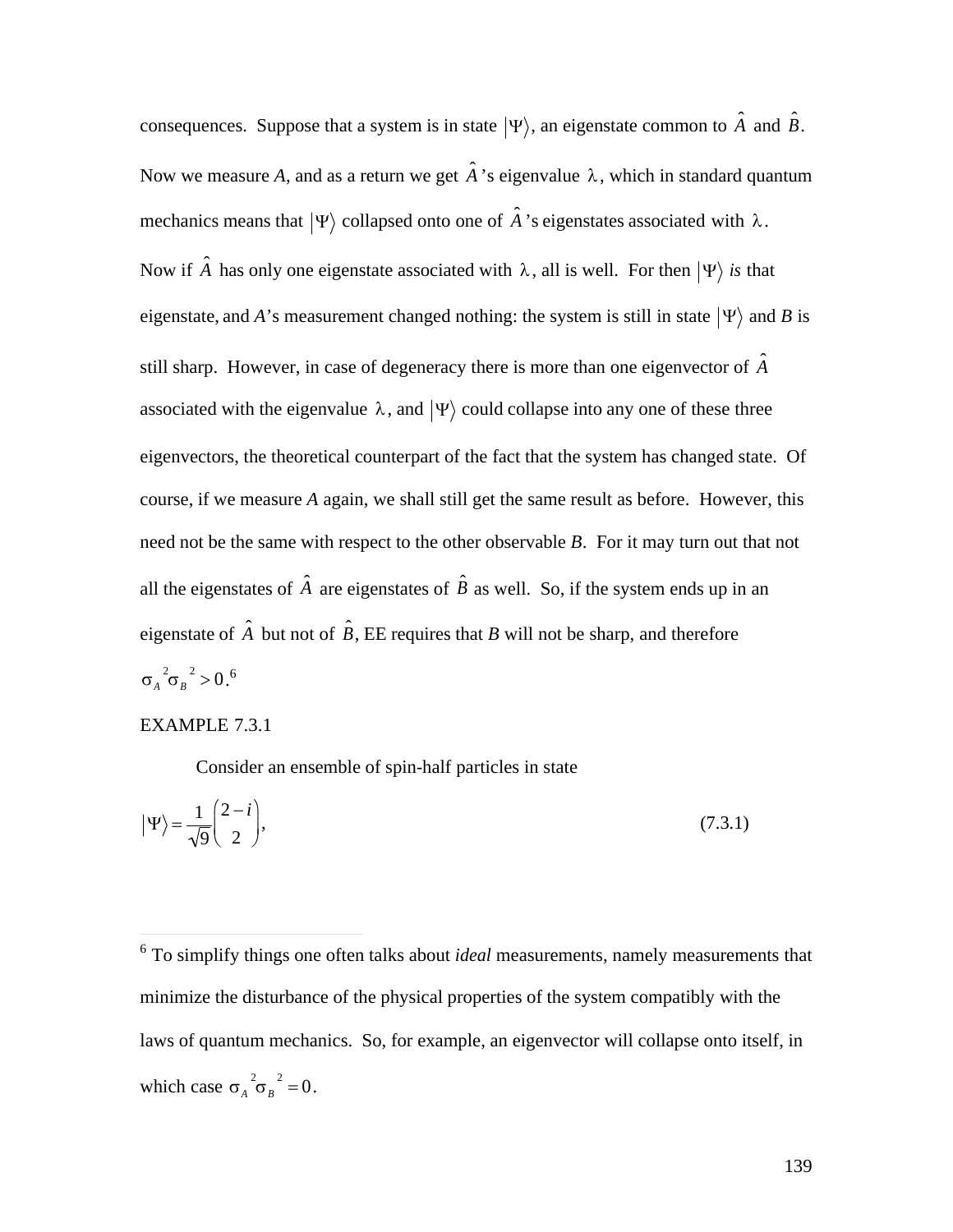and suppose we try to measure both  $S_x$  and  $S_y$ . We know that  $[S_x, S_y] = i\hbar S_z$ , and that therefore the two observables are not compatible. By a simple calculation, we obtain

$$
\sigma_{S_x}^2 \sigma_{S_y}^2 \ge \frac{\hbar^2}{4} < S_z >^2. \tag{7.3.2}
$$

Now, let us determine <  $S_z$  >. Remembering that <  $S_z$  >= $\langle \Psi | S_z \Psi \rangle$ ,

$$
\langle S_z \rangle = \left\langle \left( \frac{\frac{2-i}{\sqrt{9}}}{\frac{2}{\sqrt{9}}} \right) \left( \frac{\hbar}{2} - \frac{\hbar}{2} \right) \left( \frac{2-i}{\sqrt{9}} \right) \right\rangle = \left\langle \left( \frac{\frac{2-i}{\sqrt{9}}}{\frac{2}{\sqrt{9}}} \right) \left( \frac{\hbar(2-i)}{2\sqrt{9}} \right) \right\rangle = \frac{2+i}{\sqrt{9}} \frac{\hbar(2-i)}{2\sqrt{9}} - \frac{2}{\sqrt{9}} \frac{\hbar}{\sqrt{9}} = \frac{\hbar}{18}.
$$
\n(7.3.3)

Consequently,

$$
\sigma_{s_x}^2 \sigma_{s_y}^2 \ge \frac{\hbar^2}{4} \frac{\hbar^2}{18^2},\tag{7.3.4}
$$

that is,

$$
\sigma_{s_x}\sigma_{s_y} \ge \frac{\hbar^2}{36}.\tag{7.3.5}
$$

Hence, repeated measurements on the identically prepared particles will not yield consistent results.

# 7.4 Two Versions of the Position/Momentum Uncertainty Principle

GUP entails the position/momentum uncertainty principle (HUP), which was formally proved by E. H. Kennard in 1927. As we saw, HUP is a purely statistical result, like GUP.<sup>7</sup> However, starting with Heisenberg himself, often the phrase "Uncertainty

 $\frac{1}{7}$  We use the phrase "Uncertainty Principle" or "Uncertainty Relation" because they are the most common. There is another relation between time and energy that is often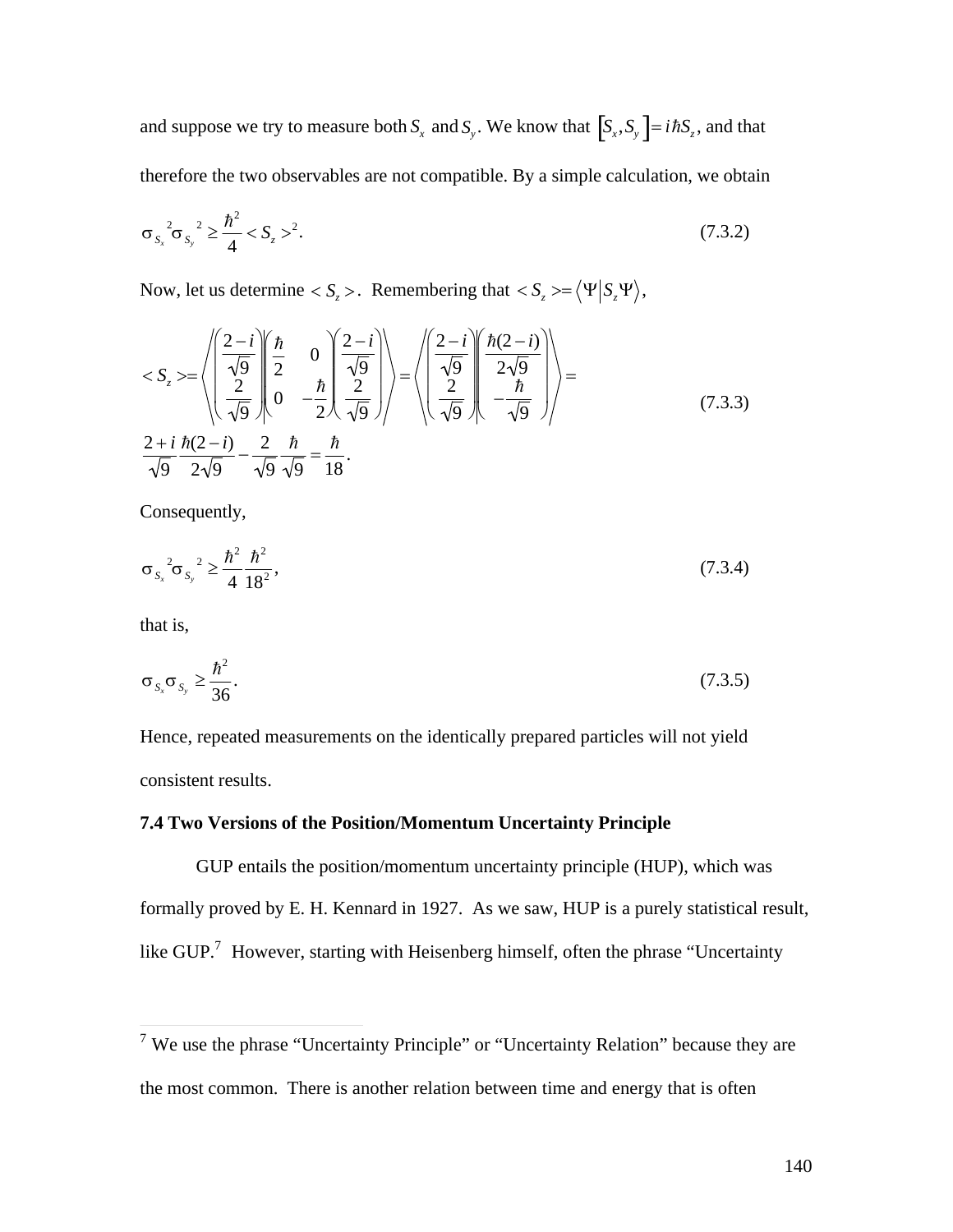Relation" has been associated with a claim about individual systems, not merely ensembles. Suppose that we measure with great precision a particle's momentum, position, momentum again, position again and so on in very quick succession. If we compare two consecutive momentum returns, we discover that their differences vary unpredictably.<sup>8</sup> In short, precise position measurements are associated with unpredictable changes of momentum, and vice versa. So, it looks as if we cannot precisely experimentally know the simultaneous position and momentum of the particle. In orthodox quantum mechanics this can be explained by the fact that the position and momentum representations of the same quantum state are Fourier transforms of each other: if one peaks, the other spreads out. So, if we measure position and obtain the return value *a*, EE guarantees that the position wave function will spike at *a* and be zero everywhere else; in other words, it will become a Dirac delta function centered on *a*. Consequently, the momentum wave function will become totally flat, a superposition of all momentum eigenfunctions, telling us that the particle's momentum has been effectively randomized. If we then measure momentum very precisely, the exact converse will happen, and the particle's position will be randomized. This is often expressed more precisely in a relation reminiscent of HUP, namely,

$$
\Delta_x \Delta_p \ge \frac{\hbar}{2},\tag{7.4.1}
$$

 $\overline{a}$ 

referred to as "Time-Energy Uncertainty." However, this is really a misnomer even in an area in which terminology is often misleading; see appendix 6.

<sup>8</sup> The same is true of spin components or indeed of other incompatible observables.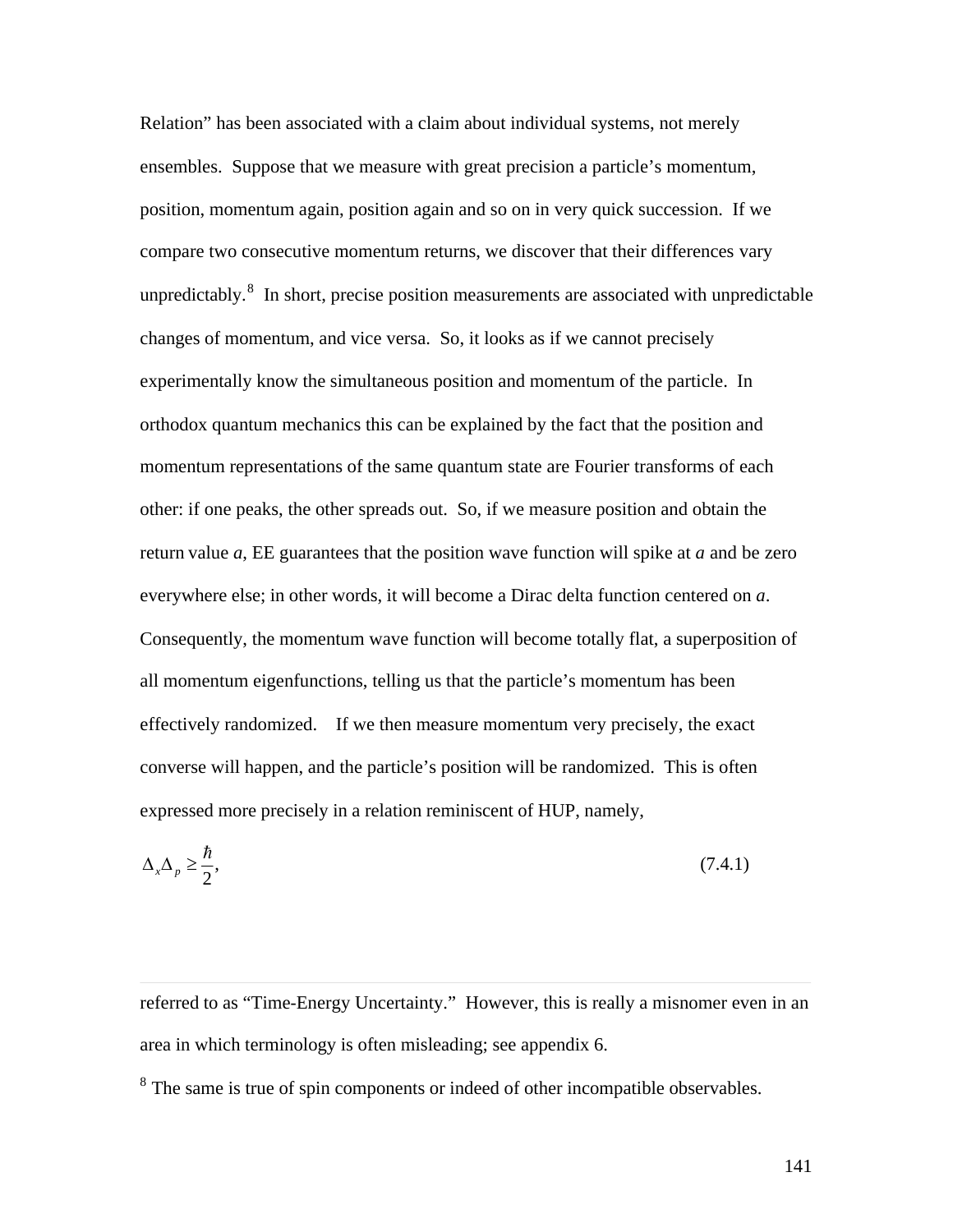where  $\Delta_x$  and  $\Delta_p$  are the uncertainties, understood as minimal degrees of imprecision, in relations applied to individual systems "HUPI". It is a strange principle, oddly in tension knowledge of position and momentum. Let us call this 'version' of the uncertainty with the very orthodox quantum mechanics that embraces it. Obviously, it makes sense to talk about imprecision in knowledge only if there is something definite (the precise value of momentum, say) the knowledge is about. Hence, HUPI seems to entail that the particle has both definite position and momentum, although we cannot know both. However, EE plus collapse preclude this: if the particle is an eigenstate of position, it has to be in a superposition of eigenstates of momentum, and therefore it has no momentum. The epistemological and the ontological interpretation of HUPI are, at best, at odds.

When thinking about uncertainty relations, we must distinguish HUP from HUPI. HUP is a purely statistical claim not applicable to a single system that appears to entail nothing about the simultaneous measurement of position and momentum in a single system. For example, considered abstractly HUP is compatible with  $\Delta_{x} \Delta_{p} = 0$  for some, of quantum mechanical principles tying the two, HUP is compatible with the negation of though not all, of the identically prepared particles in an ensemble. Hence, in the absence HUPI.

However, Jammer has claimed that in standard quantum mechanics there is a direct link between HUP and HUPI, if one makes relatively uncontroversial assumptions. Suppose that HUPI is false. Then, for some members of an ensemble it can be the case that position and momentum are simultaneously measured with greater precision than HUPI allows. Suppose now that we can filter out such systems thus constituting a new ensemble. If we assume that the measurement is immediately repeatable, the returns of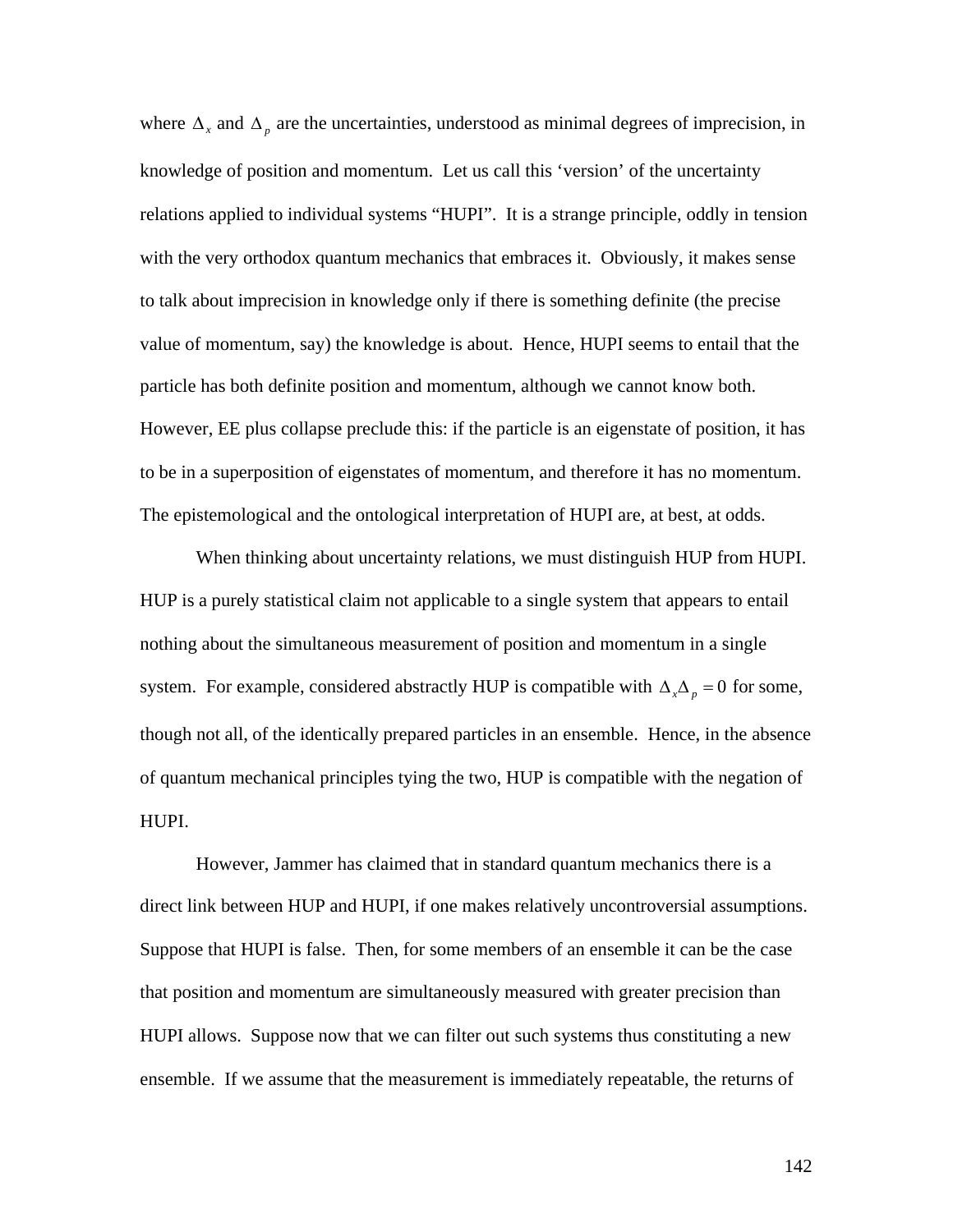position and momentum measurements on the new ensemble will contradict HUP (Jammer, M.,  $(1974)$ : 81). If Jammer is right, HUP entails HUPI.<sup>9</sup>

*If* it proved anything, Heisenberg's original 1927 paper did not prove HUP but HUPI.<sup>10</sup> Moreover, it attempted to obtain HUPI not from the mathematical formalism of quantum mechanics but from thought experiments, the most famous of which involves a causal story based on a measurement with a hypothetical  $\gamma$ -ray microscope. The basic idea is that a very precise determination of the position of a particle perturbs the particle's momentum uncontrollably. It is this unpredictability that is allegedly reflected in HUPI. Two points should be noted.

First, the  $\gamma$ -ray microscope story is compatible with the idea that the particle has definite position and momentum at all times. Differently put, it is a story about our principled inability to obtain knowledge of simultaneous position and momentum, not about their existence. To conclude that a particle does not have simultaneous position and momentum something else is needed, such as the Fourier transforms account of HUPI we considered above plus EE and the claim that standard quantum mechanics is complete.

Second, as a physical argument Heisenberg's story is far from convincing. In his 1927 paper, probably in order to attack Schrödinger's idea that a quantum particle is a

<sup>9</sup> Heisenberg too thought that HUP and HUPI are closely linked. Indeed, in his often quoted *The Physical Principles of the Quantum Theory* (1930), he treated HUPI and HUP as amounting to the same thing.

 $10$  For a dramatic account of the genesis of HUPI and the role Einstein played in it, see Heisenberg, W., (1971b).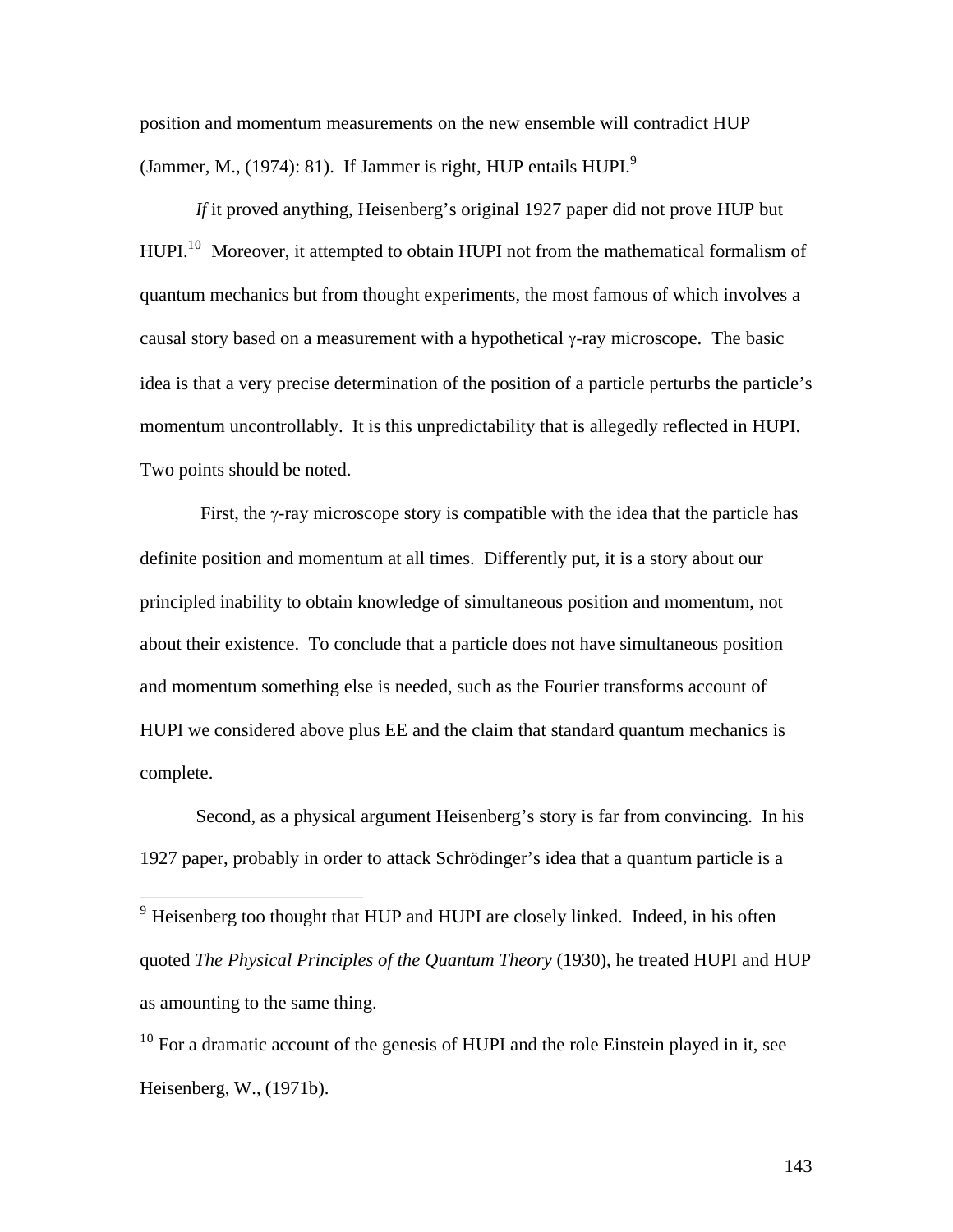wave packet (an idea that Schrödinger had actually already abandoned when Heisenberg wrote his paper), Heisenberg treated photons and electrons as regular particles, appealing to the Compton recoil to conclude that at the time of collision a photon transfers an uncontrollable amount of momentum to the electron.<sup>11</sup> But aside from the fact that Compton's account uses  $E = hf$ , where *f* is a wave frequency, thus making wave and momentum of the colliding photon, we can determine the energy and momentum of concepts unavoidable, the Compton effect is a deterministic affair: if we know the energy the electron precisely, as in classical mechanics. The 1930 version of the  $\gamma$ -ray microscope example avoids such problem by appealing to optical diffraction (a wave phenomenon) to the effect that the resolving power of a microscope is given by

$$
\frac{\lambda}{2\sin\epsilon},\tag{7.4.2}
$$

where  $\lambda$  is the wavelength of the light used and  $2\varepsilon$  is the angle subtended by the lens' turns out that (7.4.2) does not hold true of new types of imaging techniques like the diameter at the position of the observed object (Heisenberg, W., (1930): 21-2). But it scanning tunneling microscope which achieve resolutions about  $\lambda/50$ , much greater than the one allowed by  $(7.4.2).^{12}$ 

† Of course, a causal account of HUPI is satisfying because it allows us to see how uncertainty comes about physically. But this does not show that Heisenberg's causal story, or any other causal story, is correct. This is especially true if one tries to generalize the causal account to HUP, which applies even when no casual interaction has taken

 $\overline{a}$ 

 $11$  For an account of the conceptual issues surrounding Heisenberg's paper, see Beller, M., (1999): ch. 4; 6.

 $12$  For details, see Afriat, A. and Selleri, F., (1999): 54-8.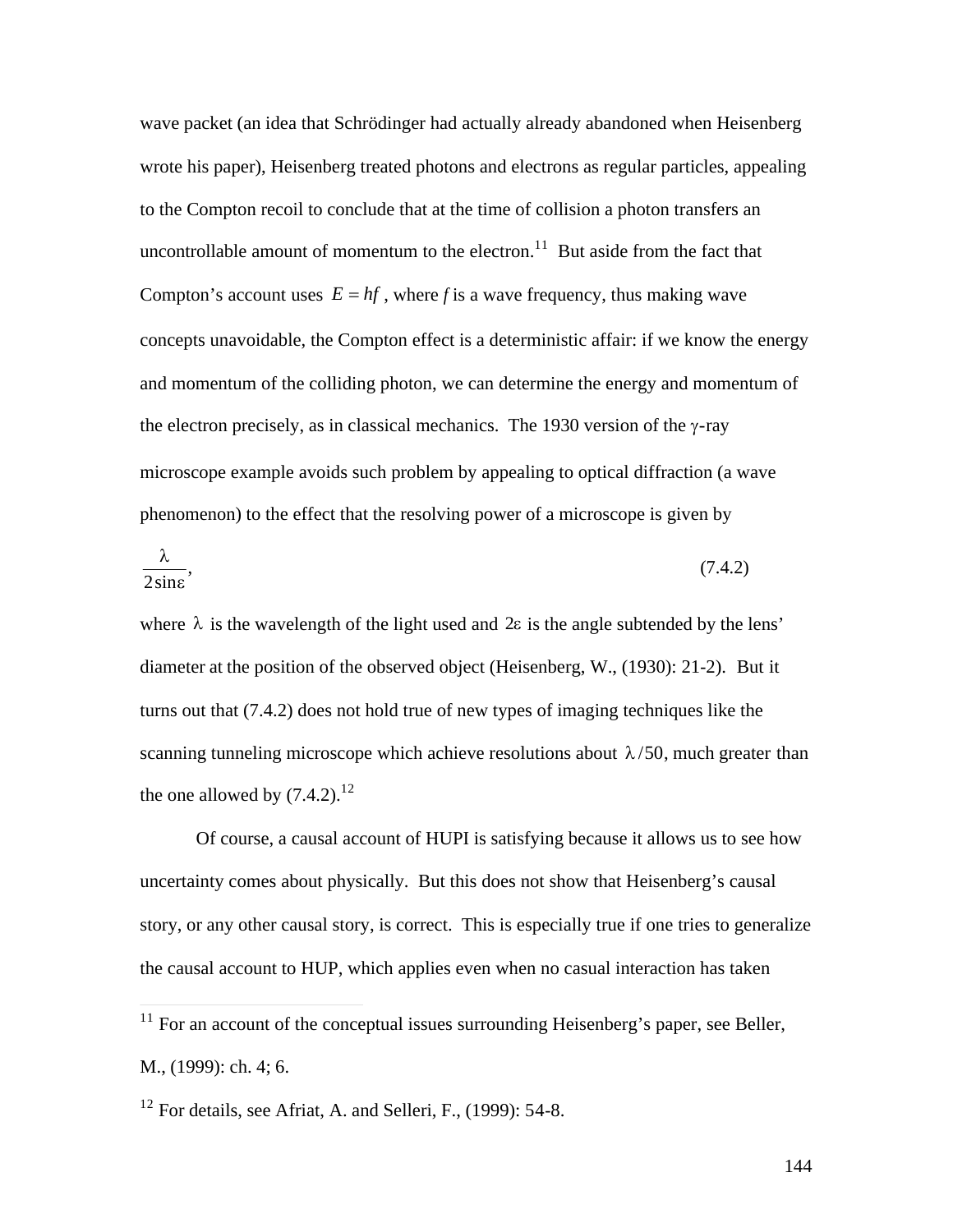place, for example when the two incompatible observables are measured on different non-interacting systems in an ensemble.

### **7.5 Heisenberg, HUPI, and the Past**

In 1930, in line with the microscope thought-experiment, Heisenberg commented on HUPI:

(E)very experiment destroys some of the knowledge of the system which was obtained by previous experiments. This formulation makes it clear that the uncertainty relation does not refer to the past; if the velocity of the electron is at first known and the position then exactly measured, the position for times previous to the measurement may be calculated. Then, for these past times  $\Delta p \Delta q$  is smaller than the usual limiting value, but this knowledge of the past is of purely speculative character, since it can never (because of the unknown change in momentum caused by the position measurement) be used as an initial condition in any calculation of the future progress of the electron and thus cannot be subjected to experimental verification. It is a matter of personal belief whether such a calculation concerning the past history of the electron can be ascribed any physical reality or not (Heisenberg, W., (1930): 20).

Here Heisenberg makes three claims. First that HUPI places principled limits to our knowledge; second, that we can obtain exact knowledge about past positions and momentums of a particle; third, that this knowledge is "speculative". Let us look at them.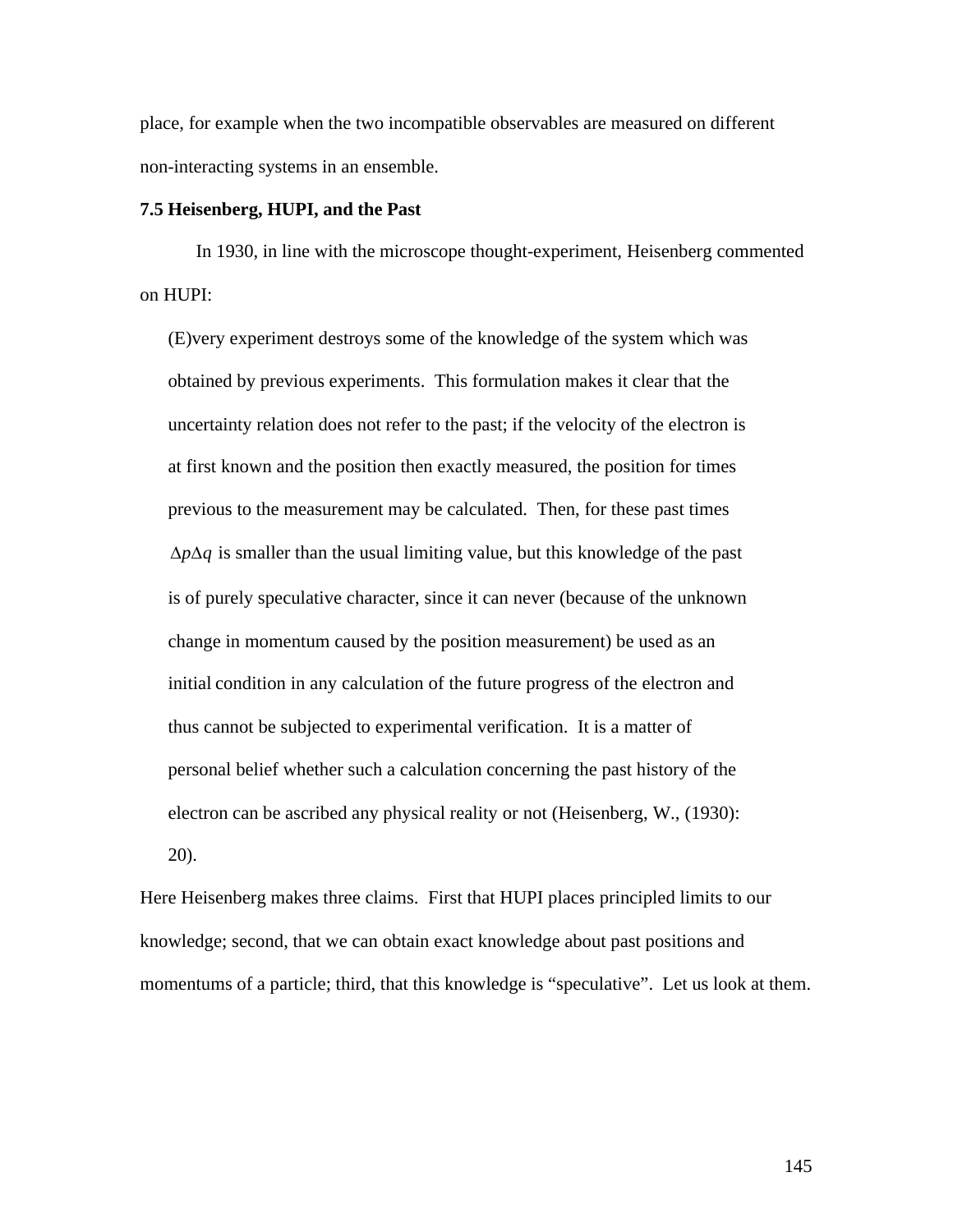The epistemological account of HUPI is certainly in line with Heisenberg's microscope illustration but, as we saw, it fails to agree with the ontological interpretation usually put forth by Copenhagen and orthodox theorists.

Heisenberg's second claim can be illustrated by following an argument put forth by Afriat and Selleri. Consider a one-dimensional electron initially in state

$$
\psi(x) = \psi_0 e^{\frac{ipx}{\hbar}},\tag{7.5.1}
$$

which in momentum representation is the eigenvector with *p* as the momentum's value. Hence, at time  $t_0$  we know *p* exactly and  $\Delta_p = 0$ . Of course, the position wave function location. We could measure the electron's position, but the very act of measurement corresponding to (7.5.1) is flat and consequently it tells us nothing about the electron's would alter the value of momentum unpredictably. However, because TDSE is timereversible, that is, it evolutionary determinism extends not only to the future but also to the past, (15.4.2) guarantees that at time  $t < t_0$  the electron's momentum is exactly velocity of the electron at any time  $t < t_0$  as knowable, and therefore at *t* we have  $\Delta_p = 0$ . Consequently, we can obtain the exact

$$
v = \frac{p}{m}.\tag{7.5.2}
$$

Suppose now that at  $t_0$  we measure the electron's position exactly, or at most with finite imprecision  $\Delta_x$ . Then we can retrodict the electron's position as

$$
x(t) = x_0 \pm \Delta_x - v(t_0 - t). \tag{7.5.3}
$$

 $\overline{a}$ 

<sup>&</sup>lt;sup>13</sup> We should remember that momentum is mass times velocity:  $p = mv$ .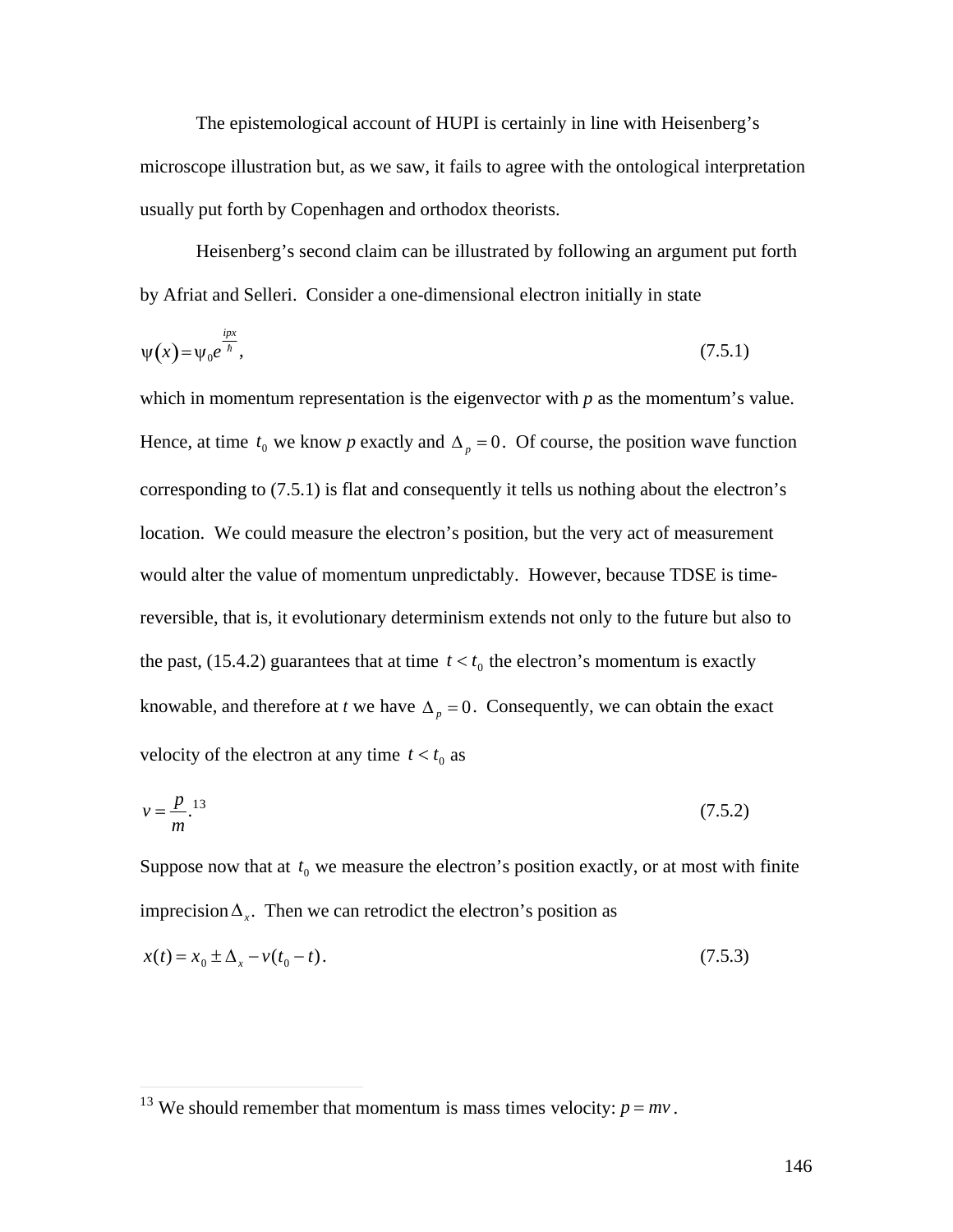Of course (7.5.3) contains the error  $\Delta_x$ , the legacy of the original position measurement; the electron's position with a finite degree of error. Hence, in the past  $\Delta_{x} \Delta_{p} = 0$ . however,  $\Delta_x$  is finite. So, at *t* we know the electron's momentum exactly ( $\Delta_p = 0$ ) and

 $\mathbf{r}$ past seems to provide a further forceful argument against any ontological interpretation of Our ability precisely to determine simultaneous position and momentum in the HUPI. For if we know the values of position and momentum at *t*, the electron did have definite position and momentum then, and if it had them then it would seem to follow that the electron would also have them at later times, including now (Afriat, A., and Selleri, F., (1999): 55-7). However, Heisenberg argued that since the values of position and momentum at *t* could not be experimentally tested, one could not cogently argue that the electron really had both position and momentum. In effect, he adopted the radical empiricist view that symbols in a language have meaning only to the extent that they can be made part of sentences whose truth can be empirically tested, directly or indirectly. So, 'Mount Everest is 5000 meters high' is a perfectly meaningful sentence since we have both direct and indirect measurements showing that it is false. However, Heisenberg claimed, the statement that there exists a parallel world with no connection to ours is meaningless because it cannot possibly have any experimental consequence. Hence, any reference to the position or velocity of a particle with an accuracy exceeding that allowed by HUPI is "just as meaningless as the use of words whose sense is not defined" because it cannot be made part of any verifiable statement (Heisenberg, W., (1930): 15). Note that Heisenberg did not require immediate empirical testability; in other words he did not adopt the view 'if it cannot be measured by direct experiment it does not exist.' However, he did require at least the possibility of mediate experimental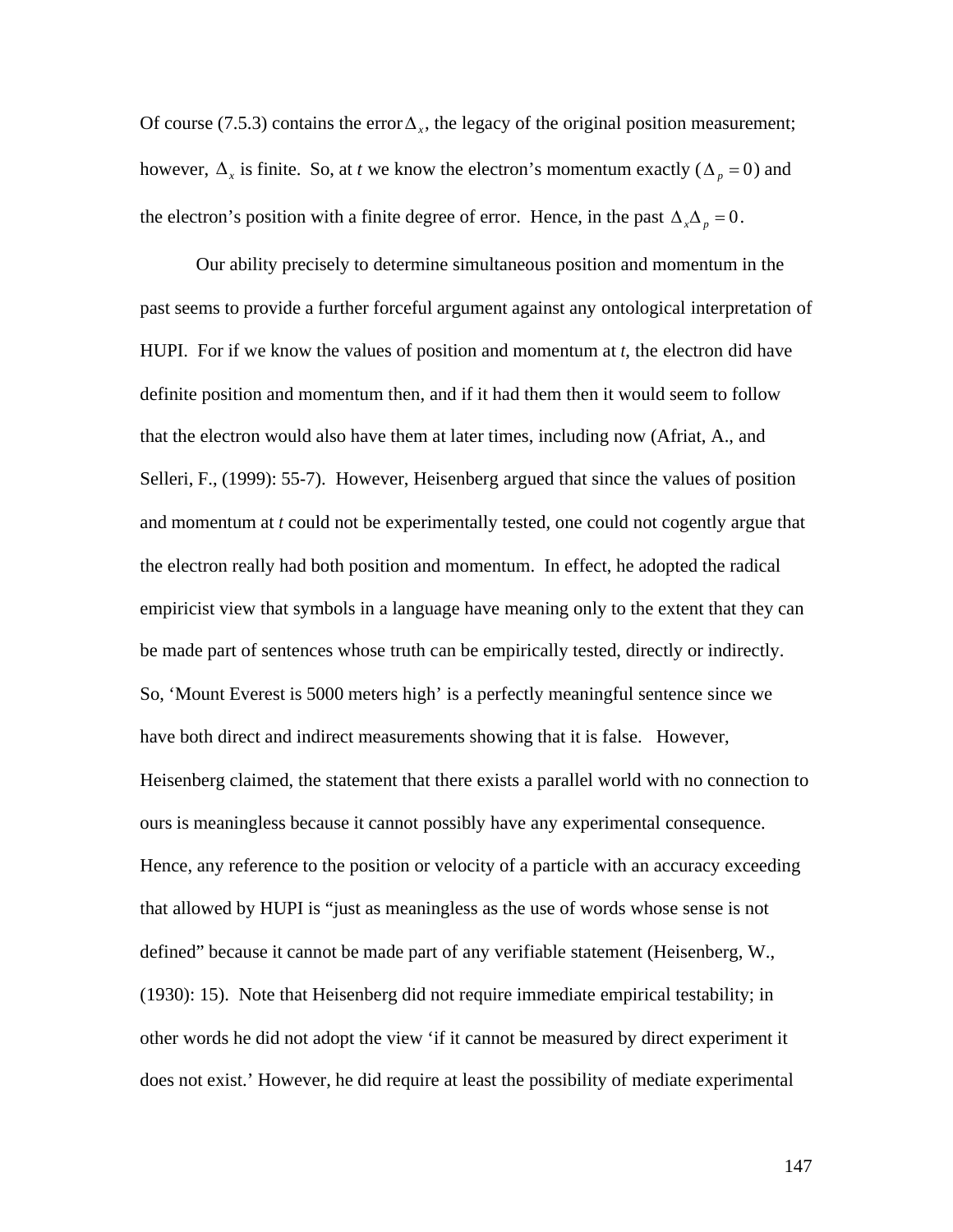verification such as the capacity to derive conclusions which can in principle be directly tested. Even so, Heisenberg's reliance on a verificationist theory of meaning makes his argument highly questionable.

One can conclude that the ontological interpretation of HUPI is far from inevitable. True, standard quantum mechanics is bound to accept it, but only because of two strong assumptions, the state completeness principle and EE, both of which can, and have been, questioned, as we shall see later.

#### **7.6 The Classical Limit**

The natural domain of quantum mechanics, the domain for which it was designed, is that of the atomic and, eventually, the subatomic world, where the energies involved are immensely smaller than in the macroscopic world of our experience. So, what happens if we introduce the high energy figures typical of the macroscopic world into standard quantum mechanical formulas? The question is a natural one, and an answer was first provided by Bohr's Correspondence Rule, which, roughly put, states that in the classical limit the predictions of quantum mechanics should closely approximate those of classical physics. It was a powerful methodological principle employed systematically by Bohr from around 1918 in his own early versions of quantum mechanics and even later by him and others in modern quantum mechanics. Indeed, its heuristic role in the development of the new theory can be hardly overestimated.

To get a sense of what happens when energies become large, consider the classical limit of the quantum harmonic oscillator. Let us concentrate on the fractional difference *F* in energy between two adjacent levels:

$$
F = \frac{E_{n+1} - E_n}{E_n}.
$$
\n(7.6.1)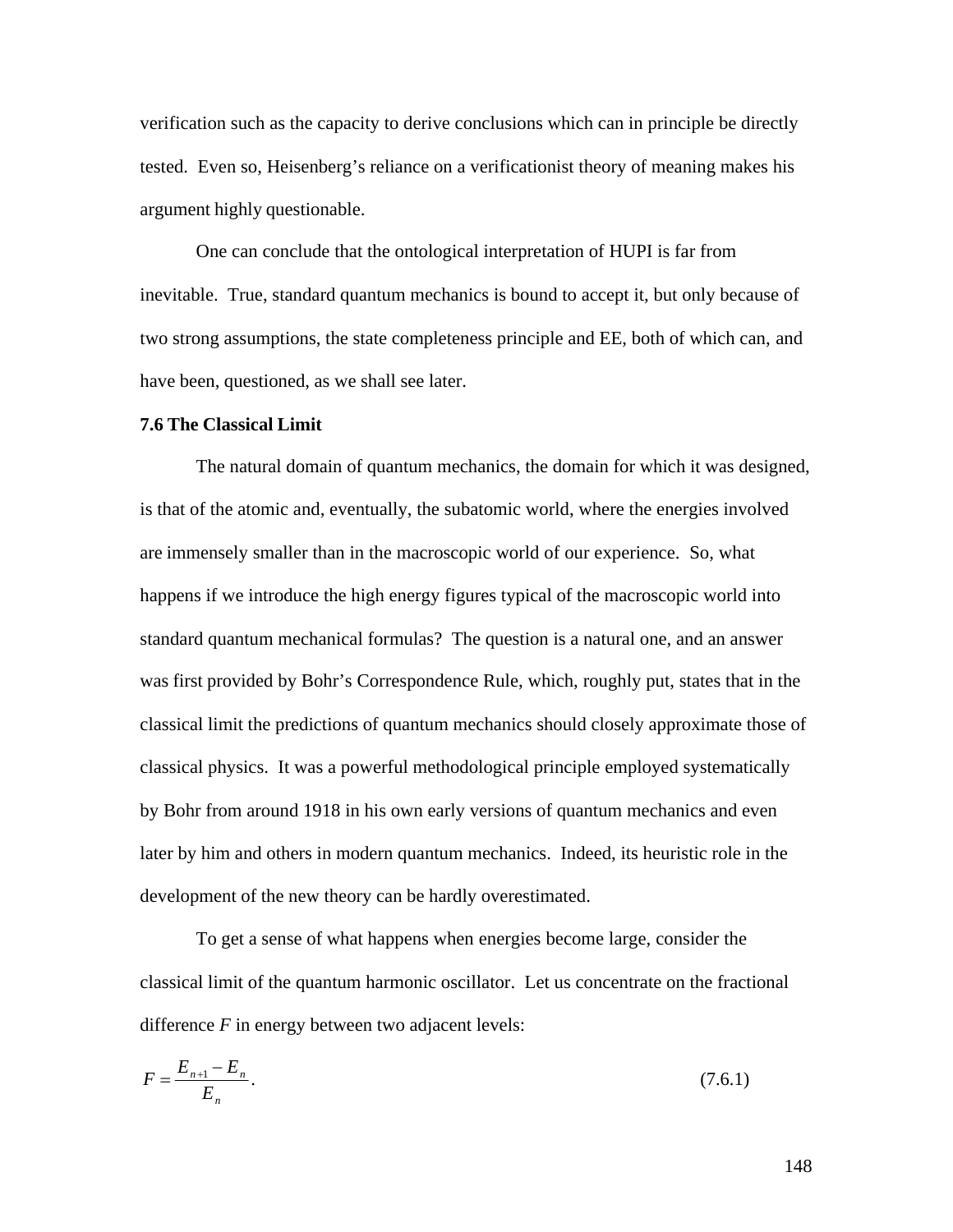As the difference between any two energy levels is always  $\hbar\omega$ ,

$$
F = \frac{\hbar \omega}{\left(\frac{1}{2} + n\right)\hbar \omega} = \frac{1}{\frac{1}{2} + n}.
$$
\n(7.6.2)

Hence, as *n* grows larger and larger,  $F$  approaches zero. In other words, as energy increases, the difference between two contiguous energy levels  $E_{n+1}$ ,  $E_n$  becomes infinitesimal when compared to  $E_n$ . So, for very large quantum numbers, the energy gaps due to quantization are so small in proportion to the total energy that energy will appear continuously distributed.

There are some serious caveats. Even a high-energy quantum harmonic oscillator is not a classical oscillator: it can still tunnel, its density function still has nodes, and its energy remains quantized. In addition, not all quantum harmonic oscillators will become empirically indistinguishable from a classical one once the energy levels becomes sufficiently large since the superpositions of harmonic oscillator eigenstates can grossly violate classical laws even for very large energies.<sup>14</sup>

# **7.7 The Ehrenfest Theorem**

In 1927, Paul Ehrenfest proved an important theorem showing a connection between quantum and classical mechanics. Here we merely state it, providing the proof in appendix 4. In its most general formulation the Ehrenfest Theorem is

$$
\frac{\partial}{\partial t} < O \rangle = \frac{i}{\hbar} \langle \left[ \hat{H}, \hat{O} \right] \rangle + \langle \frac{\partial \hat{O}}{\partial t} \rangle, \tag{7.7.1}
$$

 $\frac{14}{14}$  Here we follow Home, D., (1997): 146-47.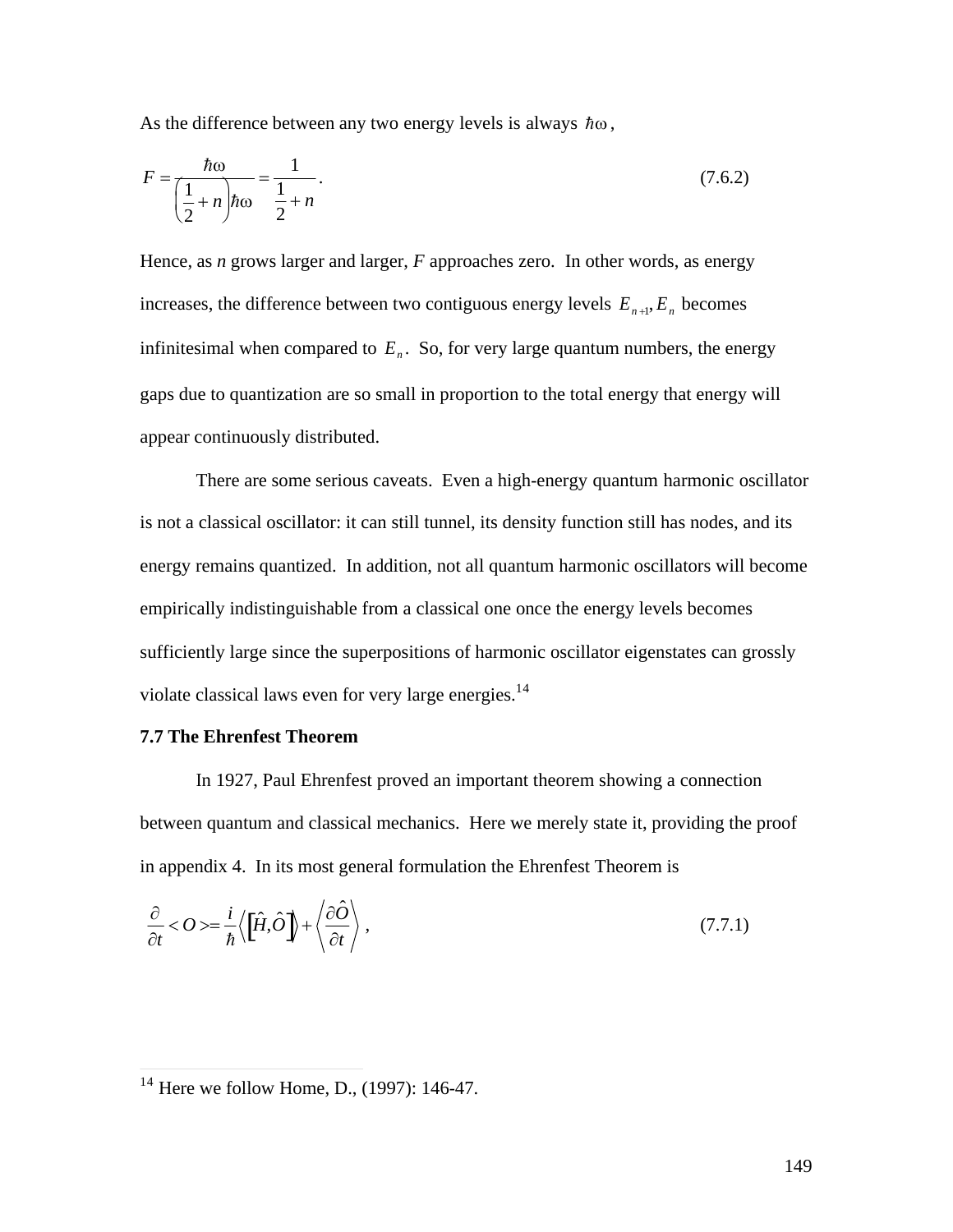where O is an observable,  $\hat{O}$  its quantum mechanical operator and H the Hamiltonian.<sup>15</sup>  $\hat{c}$  is if we assume that the spannton  $\hat{c}$  deep no The theorem is more easily understood if we assume that the second term on the right of (7.7.1) is zero, that is, if we assume that the operator  $\hat{O}$  does not explicitly depend on the rate of change of the expectation value of  $O$  is proportional to the commutator of the time (the time variable does not appear in the expression for  $\hat{O}$ ). <sup>16</sup> Then (7.7.1) says that Hamiltonian with the operator  $\hat{O}$ .

† conservation of energy. The general formulation of the Ehrenfest Theorem tells us that To see how the Ehrenfest Theorem works in detail, let us apply it to the

 $\overline{a}$ 

 $15\left[\frac{\partial}{\partial x}\right]$  is the n  $\partial t$ is the partial derivative with respect to time. To see what it does, consider a

both with respect to position and with respect to time: different positions on  $x$  have straight line  $x$  with hot and cold spots on it. Suppose now that the temperature on  $x$  varies different temperatures, and the same position has different temperatures at different times. Mathematically, this is expressed by saying that temperature  $T$  is a function of both position *x* and time *t*:  $T = f(x,t)$ . Then,  $\frac{\partial}{\partial x} f(x,t)$  t  $\partial$  $\frac{\partial}{\partial t} f(x,t)$  tells us how quickly temperature changes (its rate of change) at a given position (that is, time changes but position does not). By contrast,  $\frac{\partial}{\partial x} f(x,t)$ , derivatives, see appendix one.  $\frac{\partial}{\partial x} f(x,t)$ , the partial derivative with respect to space, tells us the rate of change of temperature as position varies but time does not. For an introduction to

<sup>16</sup> For an operator explicitly dependent on time, consider the potential energy of a harmonic oscillator in which the spring's elastic powers changes with time. Then the potential energy is an explicit function of time, and so is the total energy.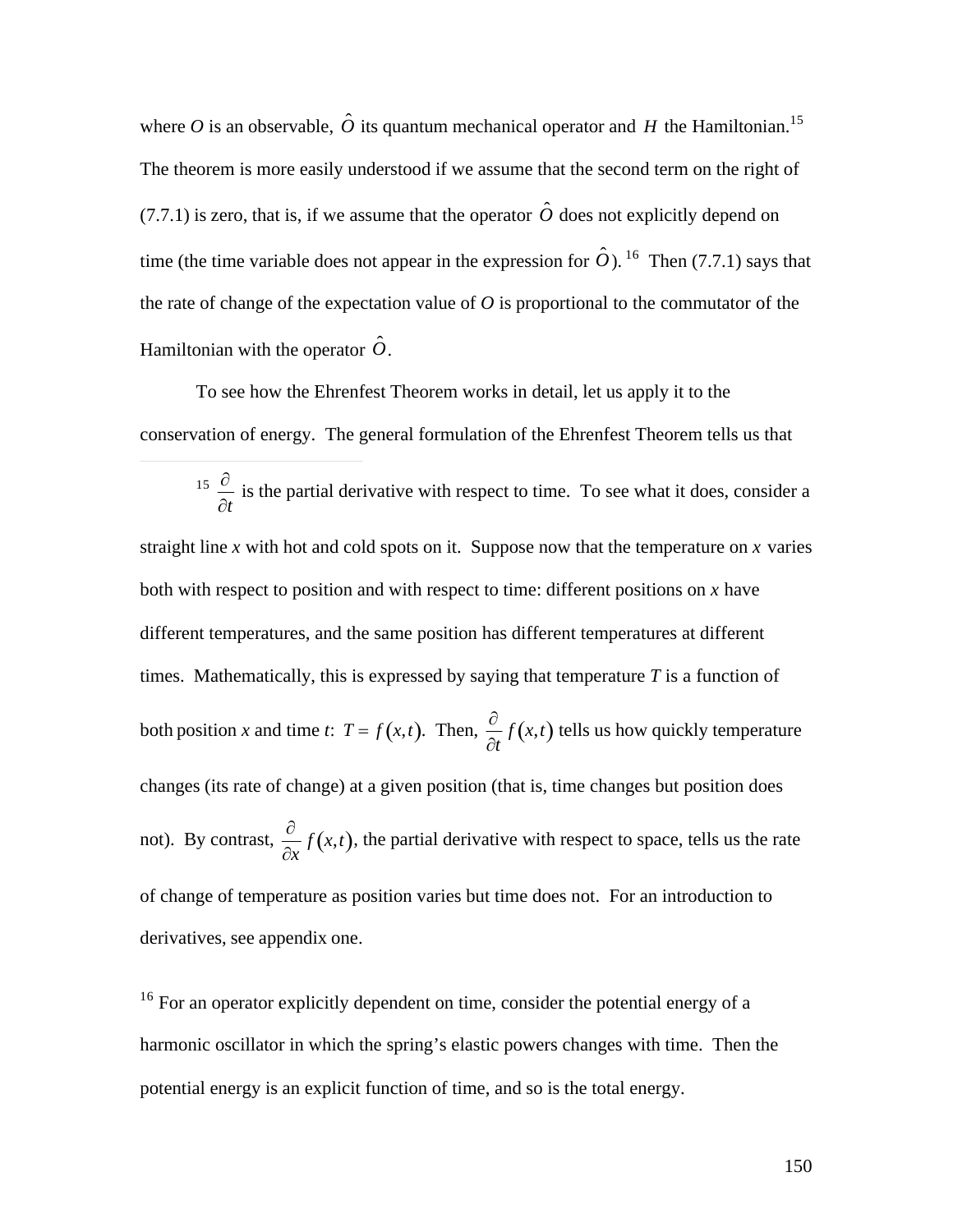when  $\hat{O}$  and  $\hat{H}$  commute  $\langle O \rangle$  is constant (its expectation value is conserved) as long as  $\hat{o}$  does not explicitly depend on time. However, any operator trivially commutes with itself. Therefore, energy is conserved, that is

$$
\frac{d}{dt} < H > = 0\tag{7.7.2}
$$

for any state as long as  $\hat{H}$  does not explicitly depend on time.

As another example, consider the momentum operator  $\hat{p} = \frac{\hbar}{\hat{p}} \frac{\partial}{\partial x}$ , so the  $i \partial x$ <sup>'</sup>  $\partial$ <sub>*ng that*</sub>  $\partial x$ <sup>*z*</sup> , so that

$$
\frac{\partial}{\partial t} < p \ge \frac{i}{\hbar} \left\langle \left[ \left( -\frac{\hbar^2}{2m} \frac{\partial^2}{\partial x^2} + V \right) \frac{\hbar}{i} \frac{\partial}{\partial x} \right] \right\rangle + \left\langle \frac{\partial}{\partial t} \left( \frac{\hbar}{i} \frac{\partial}{\partial x} \right) \right\rangle. \tag{7.7.3}
$$

Now, the last term is zero because  $\hbar \partial_{\hat{i}\partial x}$  is tin  $\hat{i}\partial x$  is time independent (there is no time variable *t* in the expression). Moreover, since the commutator in (7.7.3) is equal to  $-\frac{\hbar \partial V}{\partial \rho}$ , we  $i\partial x$ <sup> $\partial$ *x*  $\partial$ *x*  $\partial$ *x*  $\partial$ *x*  $\partial$ *x*  $\partial$ *x*  $\partial$ *x*  $\partial$ *x*  $\partial$ *x*  $\partial$ *x*  $\partial$ *x*  $\partial$ *x*  $\partial$ *x*  $\partial$ *x*  $\partial$ *x*  $\partial$ *x*  $\partial$ *x*  $\partial$ *x*  $\partial$ *x*  $\partial$ *x*  $\partial$ *x*  $\partial$ *x*  $\partial$ *x*  $\partial$ *x*  $\partial$ *x*  $\partial$ *x*  $\partial$ </sup> , we

obtain

 $\overline{a}$ 

$$
\frac{\partial}{\partial t} < p \ge -\frac{i}{\hbar} \frac{\hbar}{i} \left\langle \frac{\partial V}{\partial x} \right\rangle = -\left\langle \frac{\partial V}{\partial x} \right\rangle,\tag{7.7.4}
$$

which, in terms of its form, looks like Newton's Equation of Motion applied to expectation values.<sup>17</sup> This is suggestive, for if quantum-mechanical expectation values of

<sup>17</sup> As we know from (1.1.8), in classical mechanics,  $\frac{d}{dt}p = F$ ; in addition, when the

† 1958.<br>Decembris system under study is conservative (a system in which energy is conserved), force is related to potential energy by the relation  $F = -\frac{\partial V}{\partial x}$ : force is e *¶x* : force is equal to the negative of the rate of change of potential energy with respect to space. For example, imagine a particle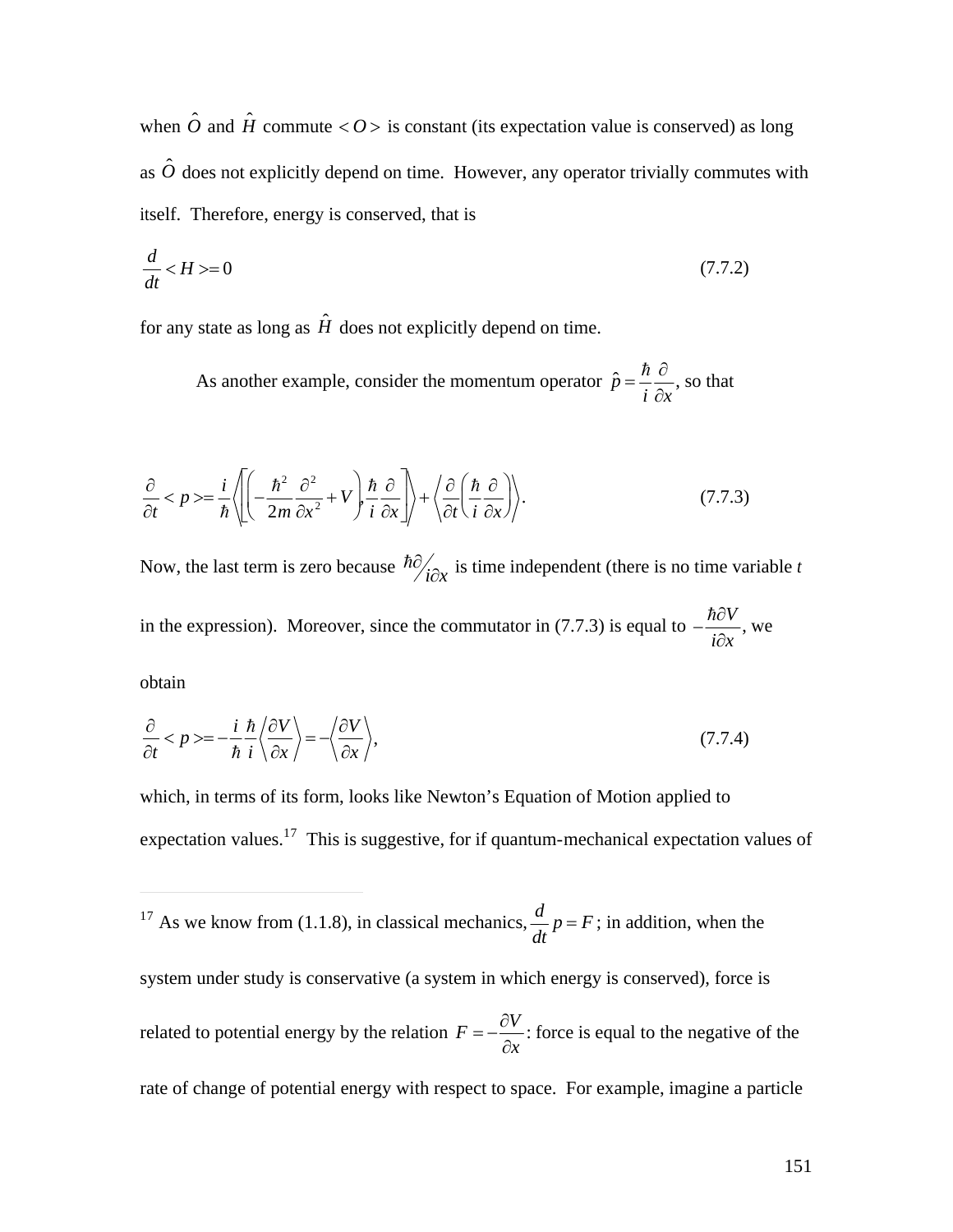physical quantities can be identified with the classical values of those quantities, then Newton's Equation of Motion could be "derived" from quantum mechanics via the Ehrenfest Theorem. This identification is somewhat plausible, since usually macroscopic particles are greatly localized and therefore their position wave functions are very narrow in comparison with the measuring apparatus; this is why, experimental error aside, the standard deviation of measurement returns for an ensemble of macroscopic systems is zero, and therefore the return value of any observable *O* is  $\langle O \rangle$ .<sup>18</sup> Still, we must remember that, for example, any quantum harmonic oscillator, no matter the energy level, can still tunnel and cannot be at the nodes.

At this point, perhaps one should hold that our understanding of the world requires both quantum and classical mechanics because there is a real gap between the microscopic and the macroscopic worlds.<sup>19</sup> The problem, however, is that physically

suspended from the ceiling by a wire. If we cut the wire, the particle begins to fall under the effect of the force of gravity  $F = -mg$ , where g is the acceleration of gravity (the negative sign simply indicates that *g*, and therefore *F* are directed towards the floor). The potential energy of the particle is  $V = mgx$ , and  $F = -\frac{\partial}{\partial} mgx$ .  $\partial x$   $\partial$ *mgx* .

<sup>18</sup> Things look even smoother for Bohm's theory, as we shall see.

 $\overline{a}$ 

<sup>19</sup> Notice that, as we shall see, this is not a restatement of Bohr's views. Bohr did not hold that there is an ontological gap between the quantum world and the macroscopic world. The gap is epistemological: we are macroscopic creatures bound to try to understand the quantum world in terms of concepts resulting from our macroscopic experience.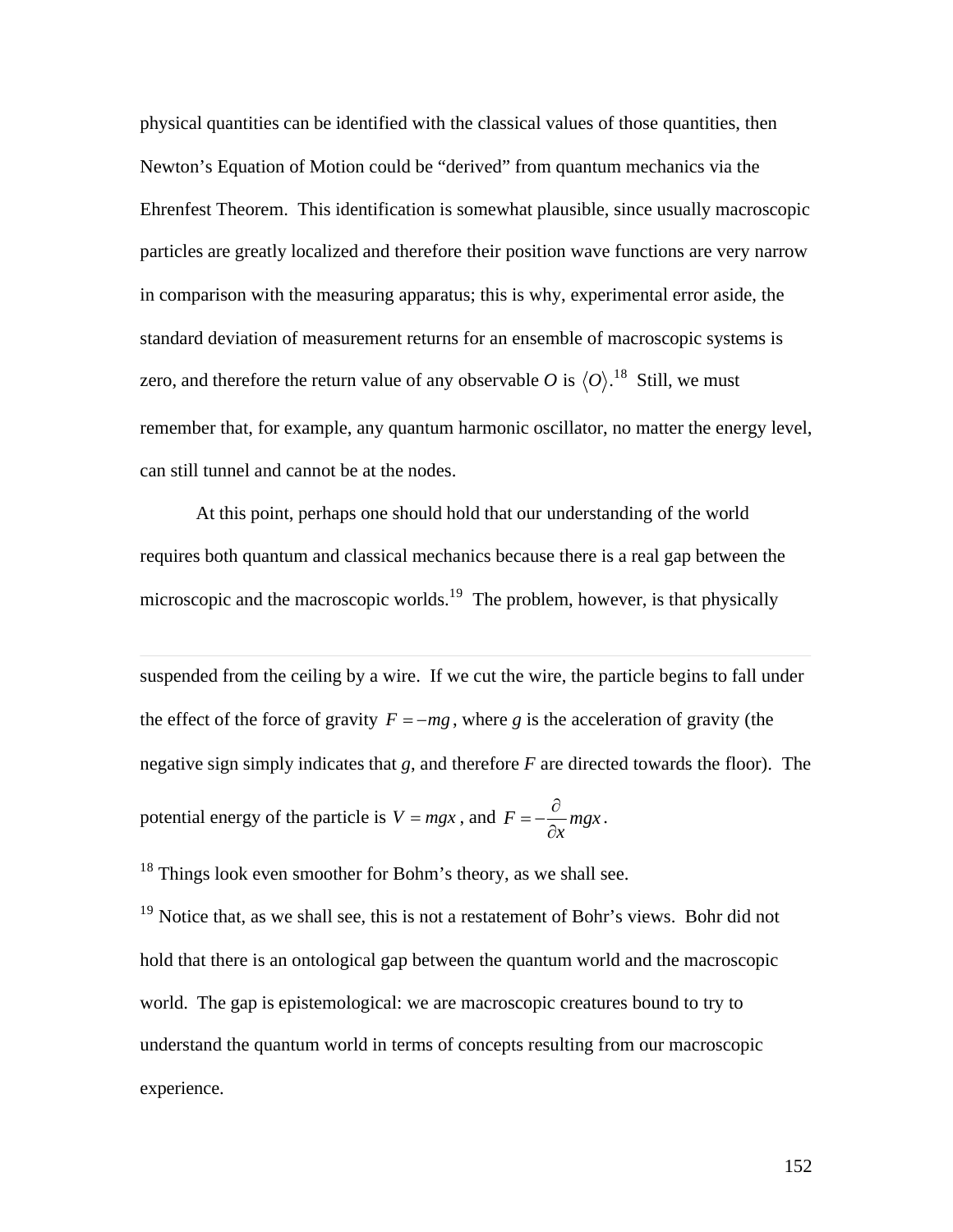there seems to be no such sharp division. For example, the first experiments with Stern-Gerlach devices were performed on atoms rather than on, say electrons. But many atoms are big enough that their positions and velocities, once spin (a quantum phenomenon, to be sure) is taken into account, can be determined in quasi-classical terms. So, although an electron is certainly not a classical object, in some respects some atoms are. Conversely, experiments conducted on superconducting quantum interference devices (SQUIDS) have shown that, under special circumstances, macroscopic objects do tunnel, and therefore behave according to quantum mechanical laws (Greenstein, G., and Zajonc, A., (1997): 171-77). More recently, a pair of cesium gas clouds containing  $10^{12}$  atoms macroscopic atoms (Physics Update, in *Physics Today*, (2001): 9). In sum, the claim that each has been entangled, showing that in some respects they could behave like two 'being macroscopic' and 'obeying classical physics' are extensionally equivalent (in the sense that they identify the very same events) or even merely empirically equivalent (in the sense that they identify the very same events as far as we can experimentally see) is, strictly speaking, false. Moreover, it is not a consequence of standard quantum mechanics, although it is certainly true that the macroscopic systems we encounter in everyday life outside physics laboratories seem to obey classical laws.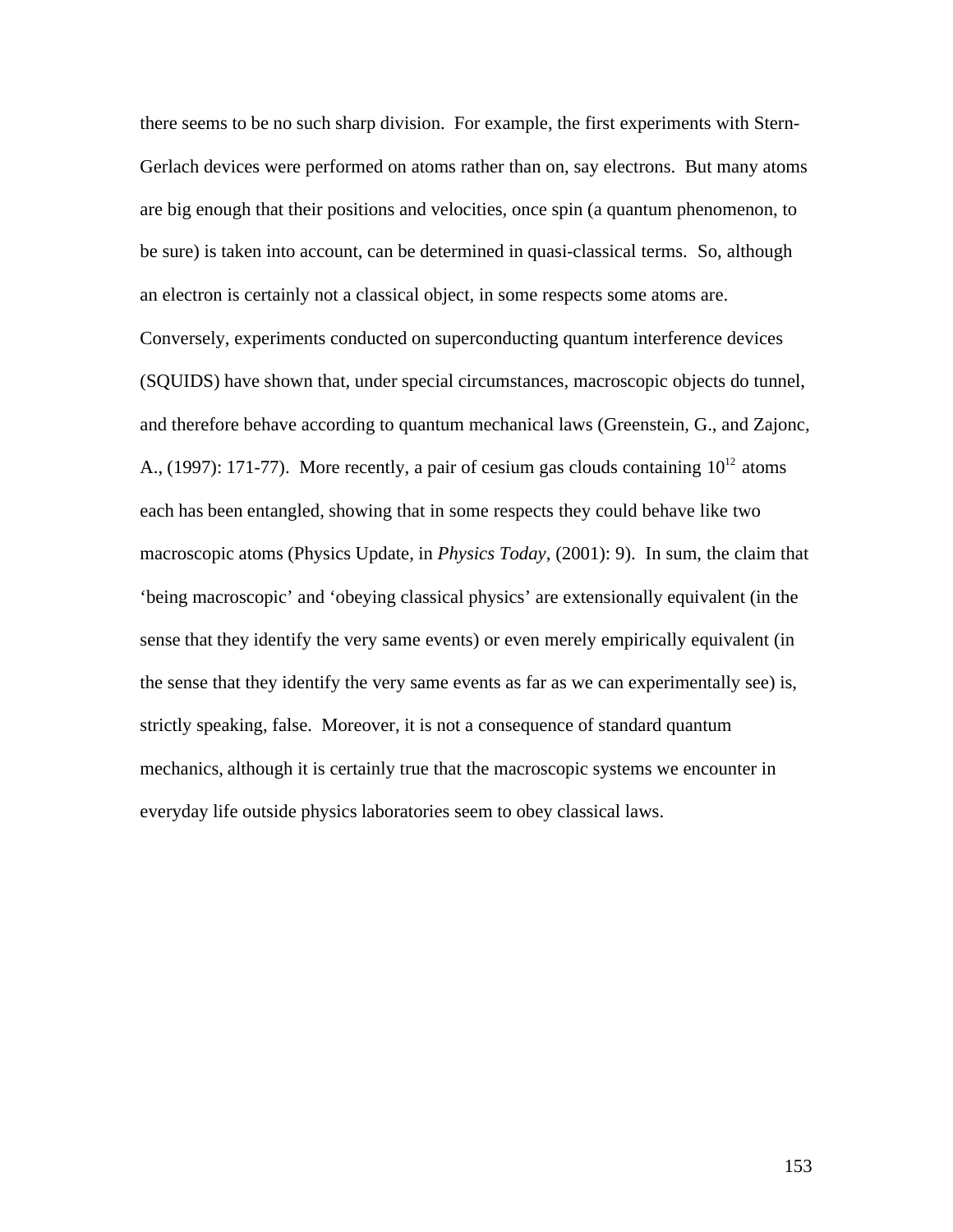### **Exercises**

#### **Exercise 7.1**

- **1.** Can the square of the average be greater than the average of the squares? [Hint: look at (7.1.3)].
- **2.** A cart contains 4 one-kilogram boxes, 1 three-kilogram box, and 1 four-kilogram box. Determine the weight average and the standard deviation.

### **Exercise 7.2**

- 1. Prove that  $\hat{A} \langle A \rangle$  is Hermitian.
- $\hat{r}$   $\hat{n}$ ] 2. Prove HUP, the position-momentum Uncertainty Principle. [Hint: we know that  $[\hat{x}, \hat{p}] = i\hbar$ . Plug this into GUP. Remember that standard deviation is always positive.]

### **Exercise 7.3**

- 1. Consider an ensemble of spin-half particles in state  $|\Psi\rangle = \int_{0}^{\infty}$ . What  $1\vert$  wn  $\vert$  $0)$  and  $0$  $\begin{pmatrix} 1 \\ 0 \end{pmatrix}$ . What happens if we measure both  $S_z$  and  $S_y$ ?
- 2. Consider an ensemble of spin-half particles in state  $|\Psi\rangle = \frac{1}{\sqrt{1-\epsilon}} \begin{bmatrix} 3+i \\ 2, 1 \end{bmatrix}$ .  $15(2-i)$  $3+i$   $\frac{1}{2}$  $2-i$  $\begin{pmatrix} 3+i \\ 2-i \end{pmatrix}$ . What happens if we measure both  $S_z$  and  $S_x$ ?
- 3. True or false: if  $\hat{A}$  and  $\hat{B}$  have just *some* common eigenvector then they commute.
- 4. True or false: if  $\hat{A}$  and  $\hat{B}$  commute, then GUP tells us only that  $\sigma_A^2 \sigma_B^2 \ge 0$ , namely, that it *may* happen that  $\sigma_A^2 \sigma_B^2 = 0$ , not that it must happen.
- 5. True or false: if two operators commute, then they share all of their eigenvectors.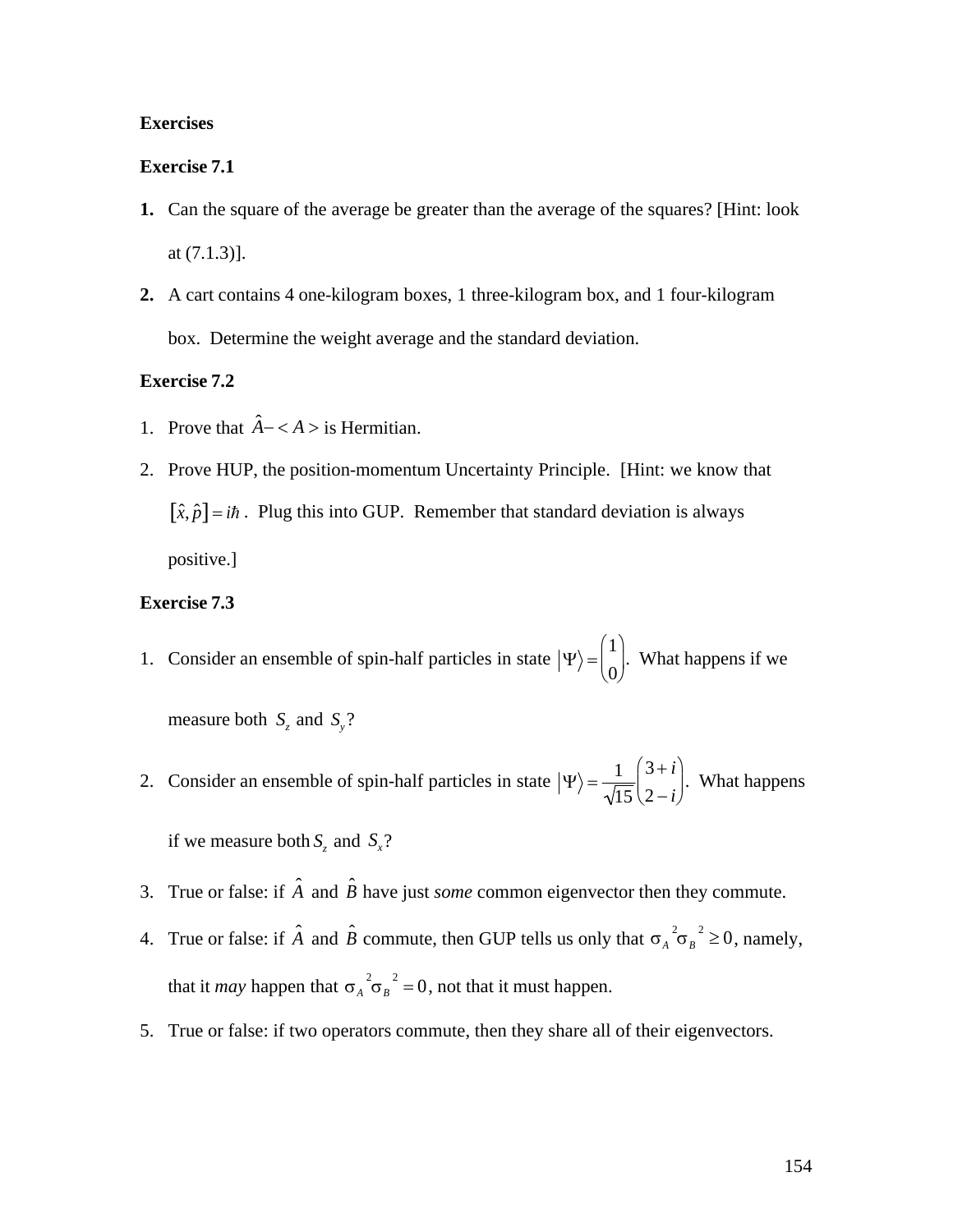### **Answers to the Exercises**

### **Exercise 7.1**

1. Since  $\sigma^2$  is a square and a real number it cannot be negative. Hence, the answer is "no."

2. 
$$
\langle w \rangle = \frac{11}{6}
$$
;  $\langle w^2 \rangle = \frac{29}{6}$ . Hence,  $\sigma = \sqrt{\frac{29}{6} - \frac{121}{36}} = 1.21$ .

# **Exercise 7.2**

1. The result follows immediately from the fact that  $\hat{A}$  is Hermitian and  $\langle A \rangle$  a real number.

2. By plugging  $[\hat{x}, \hat{p}] = i\hbar$  into the general formula for the Uncertainty Principle, we get

$$
\sigma_x^2 \sigma_p^2 \ge \left(\frac{1}{2i}i\hbar\right)^2 = \left(\frac{\hbar}{2}\right)^2
$$
, that is,  $\sigma_x \sigma_p \ge \pm \left(\frac{\hbar}{2}\right)$ . Since a standard deviation is always

positive, we can discard the negative root and obtain the original Heisenberg Principle,

$$
\sigma_x \sigma_p \geq \frac{\hbar}{2}.
$$

3. The mistake is that A and B together do not constitute an ensemble of identically prepared systems, and GUP applies only to such ensembles.

# **Exercise 7.3**

1. The Uncertainty Principle says that  $\sigma_{s_z}^2 \sigma_{s_y}^2 \ge \left[\frac{1}{2i} \langle \hat{S}_z, \hat{S}_y \rangle \right] \ge \left[\hat{S}_z, \hat{S}_y \right] = -i\hbar S_x$ .

Hence,  $\sigma_{s_x}^2 \sigma_{s_y}^2 \ge \frac{\hbar^2}{4} < S_x >^2$ . Now,  $\hat{S}_x = \frac{\hbar}{2} \begin{pmatrix} 0 & 1 \\ 1 & 0 \end{pmatrix}$ , and therefore